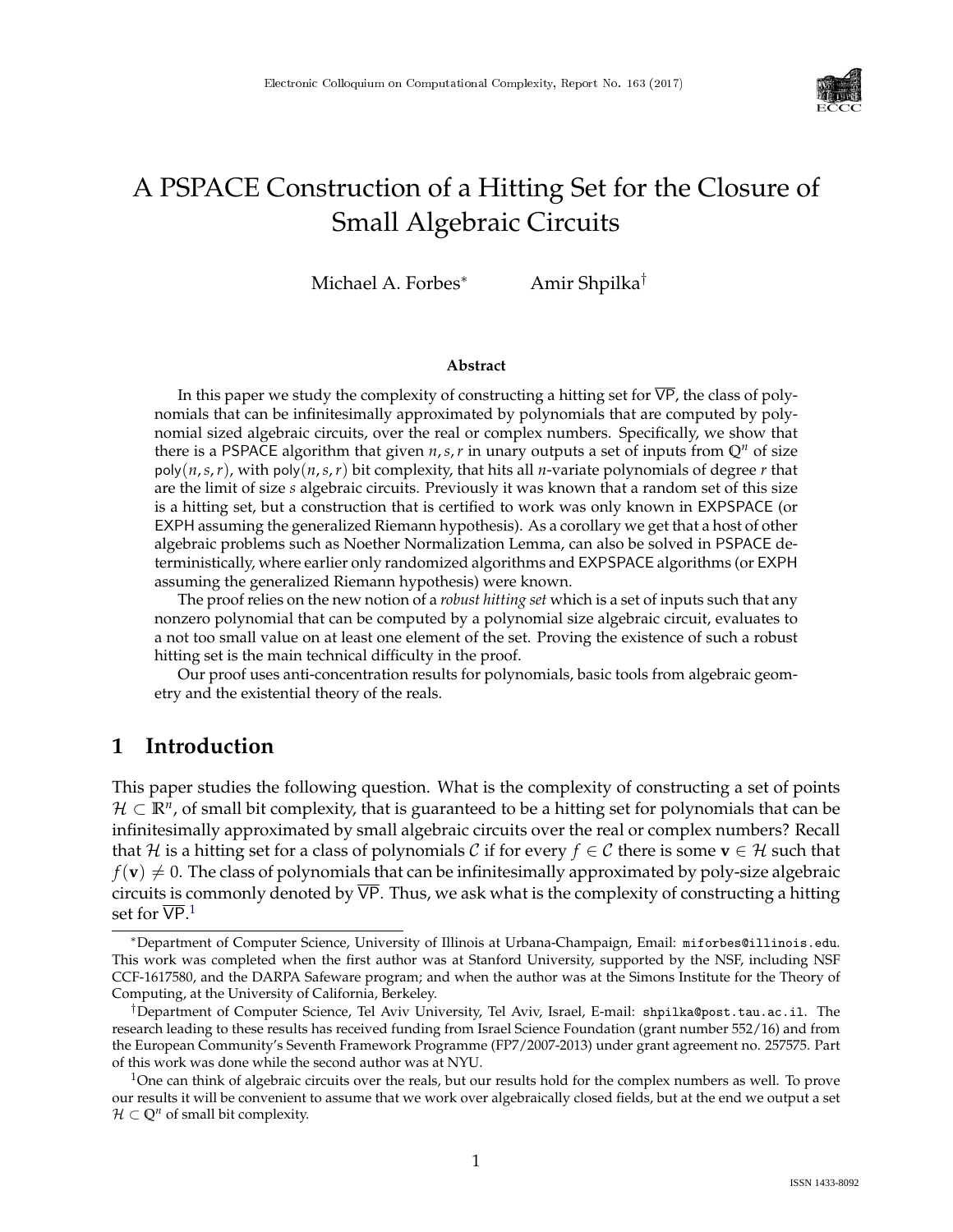Relying on a result of Heintz and Sieveking [\[HS80b\]](#page-22-0), who proved that the variety of efficiently computed polynomials has polynomial dimension and exponential degree, Heintz and Schnorr [\[HS80a\]](#page-22-1) showed that there is a poly-size hitting set for  $\overline{VP}$ , and that a random set of the appropriate polynomial size is a hitting set with high probability. If we were satisfied with a 99.9% percent guarantee then picking  $H$  at random would work [\[HS80a\]](#page-22-1). The main difficulty however is certifying that the set that we constructed is a hitting set.

The problem of explicitly constructing an object whose existence is known by probabilistic arguments has received a lot of attention. The question is usually most difficult when there is no efficiently computable certificate to test whether a candidate construction satisfies the required properties. For example, consider *d*-regular expander graphs that have expansion larger than half the degree. By probabilistic arguments we know that random *d*-regular graphs are such expanders. Yet, we don't know of an efficiently checkable certificate that certifies such large expansion (for expansion less than *d*/2 we can use spectral methods to certify expansion). Another such question arises in construction of Ramsey graphs. We know that when picking a graph at random from *G*(*n*, 1/2) (i.e. each edge is picked with probability 1/2) with high probability it will not have cliques nor anti-cliques of size larger than, say, 3 log *n*. Despite many recent advances it is not known how to efficiently construct such graphs nor to check whether a given graph has this property. Constructing binary codes that meet the Gilbert-Varshamov bound is yet another such problem and so is the question of constructing a truth table of length *n* that cannot be computed by boolean circuits (on log *<sup>n</sup>* bits) of size, say, <sup>√</sup> *n*. A more extreme example is that of constructing strings with large Kolmogorov complexity. A random string of length *n* will have Kolmogorov complexity of  $\Omega(n)$ , but the question of deciding the Kolmogorov complexity of a string is undecidable.

We note that even when an object is known to exist via probabilistic arguments it is still not clear that it can be deterministically constructed, even in PSPACE. Indeed, in PSPACE we can go over all choices of random coins for our randomized algorithm and for each construct the potential object, yet when no efficiently checkable certificate is known it is not clear how to verify that the object that we constructed have the required properties. For the questions mentioned above, of constructing expander graphs, Ramsey graphs, codes that meet the Gilbert-Varshamov bound or hard truth tables, it is clear how to check in PSPACE whether they have the required property.

The situation is quite different when we think about hitting sets for VP. One such difference is that for hitting sets it is impossible to go over all polynomials in VP as there are infinitely many such polynomials. Furthermore, we do not know an efficient way of representing them as they are limits of polynomials in VP and are not believed to have small circuits themselves: Recall that over the real or complex numbers  $\overline{VP}$  has several equivalent definitions, the easiest may be that a polynomial *f* is in  $\overline{VP}$  if there exists a sequence of polynomials  $\{f_i\}$  such that each  $f_i$  can be computed by a size  $n^c$  (for some constant *c*) algebraic circuit such that  $f_i \rightarrow f$  coefficient-wise.<sup>[2](#page-1-0)</sup> The best upper bound on the complexity of polynomials in  $\overline{VP}$  is exponentially larger than the complexity of the approximating polynomials (which is nontrivial as the degrees could be polynomially large). See [\[LL89,](#page-22-2) Bür04] for the exponential upper bound and also [\[GMQ16\]](#page-22-4) for polynomial upper bound if one tweaks the definition of  $\overline{VP}$  by restricting the type of allowed approximations. Thus, there is no guarantee that polynomials in  $\overline{VP}$  have concise representation using algebraic circuits. To get a sense of why the complexity of a limit polynomial may be larger consider the tensor associated with univariate polynomial multiplication modulo *X* 2 . That is,  $T = x_0y_0z_0 + (x_1y_0 + x_0y_1)z_1$ . It is known that the tensor rank of *T* is 3. However, *T* can be

<span id="page-1-0"></span> $2\overline{O}$  can define the class  $\overline{VP}$  over fields of positive characteristic using notion similar to border rank but we do not need this alternative definition here.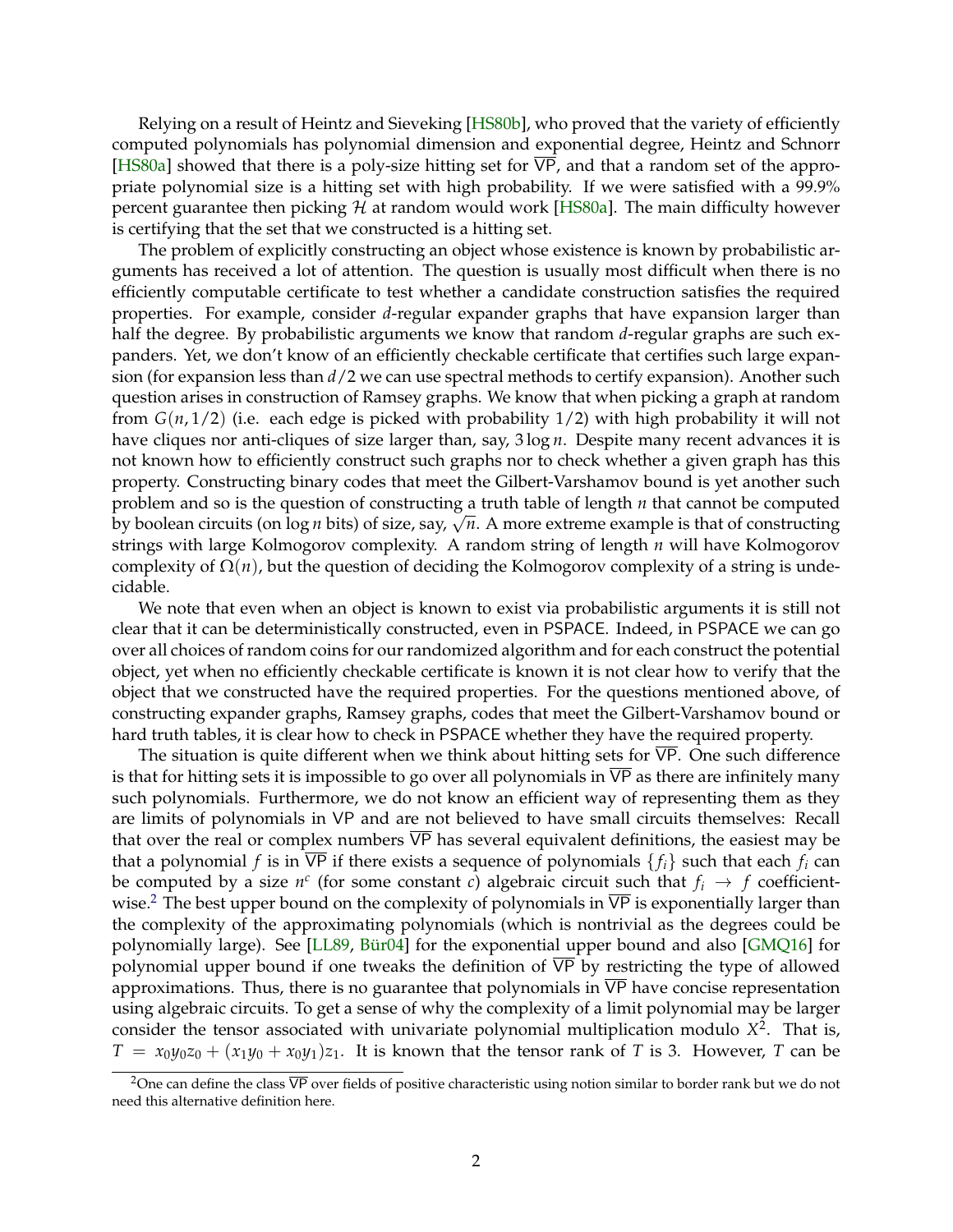represented as the limit of rank 2 tensors: For any  $\varepsilon \neq 0$  consider the tensor

$$
T_{\varepsilon} = \frac{1}{\varepsilon} \cdot (x_0 + \varepsilon x_1) \cdot (y_0 + \varepsilon y_1) \cdot z_1 + x_0 \cdot y_0 \cdot (z_0 - \frac{1}{\varepsilon} z_1) = x_0 y_0 z_0 + (x_1 y_0 + x_0 y_1) z_1 + \varepsilon \cdot x_1 y_1 z_1.
$$

It is clear that as  $\varepsilon \to 0$  we get  $T_{\varepsilon} \to T$ . This example shows that limits of algebraic computations can have smaller complexity than each of the polynomials in the sequence.

The question of constructing a hitting set for  $\overline{VP}$  that is guaranteed to work was raised by Mulmuley [\[Mul17\]](#page-22-5). Specifically, Mulmuley asked what is the complexity of constructing a set that is guaranteed to be a hitting set for VP and  $\overline{VP}$ . For VP he observed that a hitting set can be constructed in PSPACE (when the parameters of the circuits are given in unary) and that, assuming the generalized Riemann hypothesis (GRH for short), it can be brought down to PH using a result of Koiran [\[Koi96\]](#page-22-6). The idea is to reduce the question of checking whether a given set of points is not a hitting set to a question regarding the satisfiability of a certain set of polynomial equations in poly(*n*) variables and polynomial degree. I.e., to an instance of Hilbert's Nullstellensatz problem. However, for VP the situation is more complicated as polynomials in this class are not known (nor believed) to have small algebraic circuits. Thus, it is not clear whether the question of checking whether  $H$  is or is not a hitting set could be reduced to Hilbert's Nullstellensatz problem. Using Gröbner basis, Mulmuley gave an EXPSPACE algorithm $^3$  $^3$  for constructing such a hitting set [\[Mul17\]](#page-22-5).

Mulmuley raised this question due of its applicability to other questions on the borderline of geometry and complexity, mainly the so called Noether Normalization Lemma (NLL) question. He showed that constructing a normalization map could be reduced to constructing a hitting set for  $\overline{VP}$  and thus concluded that it can be solved using randomness with a Monte Carlo algorithm, or deterministically in EXPSPACE.

We note that the problem we consider is that of constructing a (qualitatively) optimal hitting set. This in particular implies a deterministic black-box PIT algorithm for VP which inherits the PSPACE complexity of our construction. However, this latter result is easy to obtain directly, as one can simply evaluate the circuit over the (exponentially large) set  $\{0, \ldots, r\}^n$ . The correctness follows from polynomial interpolation, and one can iteratively evaluate a circuit on all points of this set in PSPACE.

#### **1.1 Our results**

Here we show that the problem of constructing a hitting set for  $\overline{VP}$  is in PSPACE, which bears the same consequences for the results obtained in Mulmuley's paper.

**Theorem 1.1** (Informal statement of main result [\(Theorem 7.1\)](#page-20-0))**.** *For integers n*,*s*,*r there is an algorithm that runs in space* poly(*n*,*s*,*r*) *and constructs a* poly(*n*,*s*,*r*)*-size hitting set for all polynomials that can be infinitesimally approximated by n-variate homogeneous algebraic circuits of size s and degree r.*

From the work of Mulmuley it follows that PSPACE algorithms could also be devised for constructing normalizing maps (as in Noether Normalization Lemma). We refer the readers to [\[Mul17\]](#page-22-5) for more on Noether Normalization Lemma. As introducing all the relevant definitions and concepts from [\[Mul17\]](#page-22-5) requires substantial work and this is not the main focus of our work we rely on the notation of [\[Mul17\]](#page-22-5) in the statement of the next two theorems.

<span id="page-2-0"></span><sup>&</sup>lt;sup>3</sup>Assuming the generalized Riemann hypothesis his algorithm can be modified to yield an EXPH algorithm using [\[Koi96\]](#page-22-6).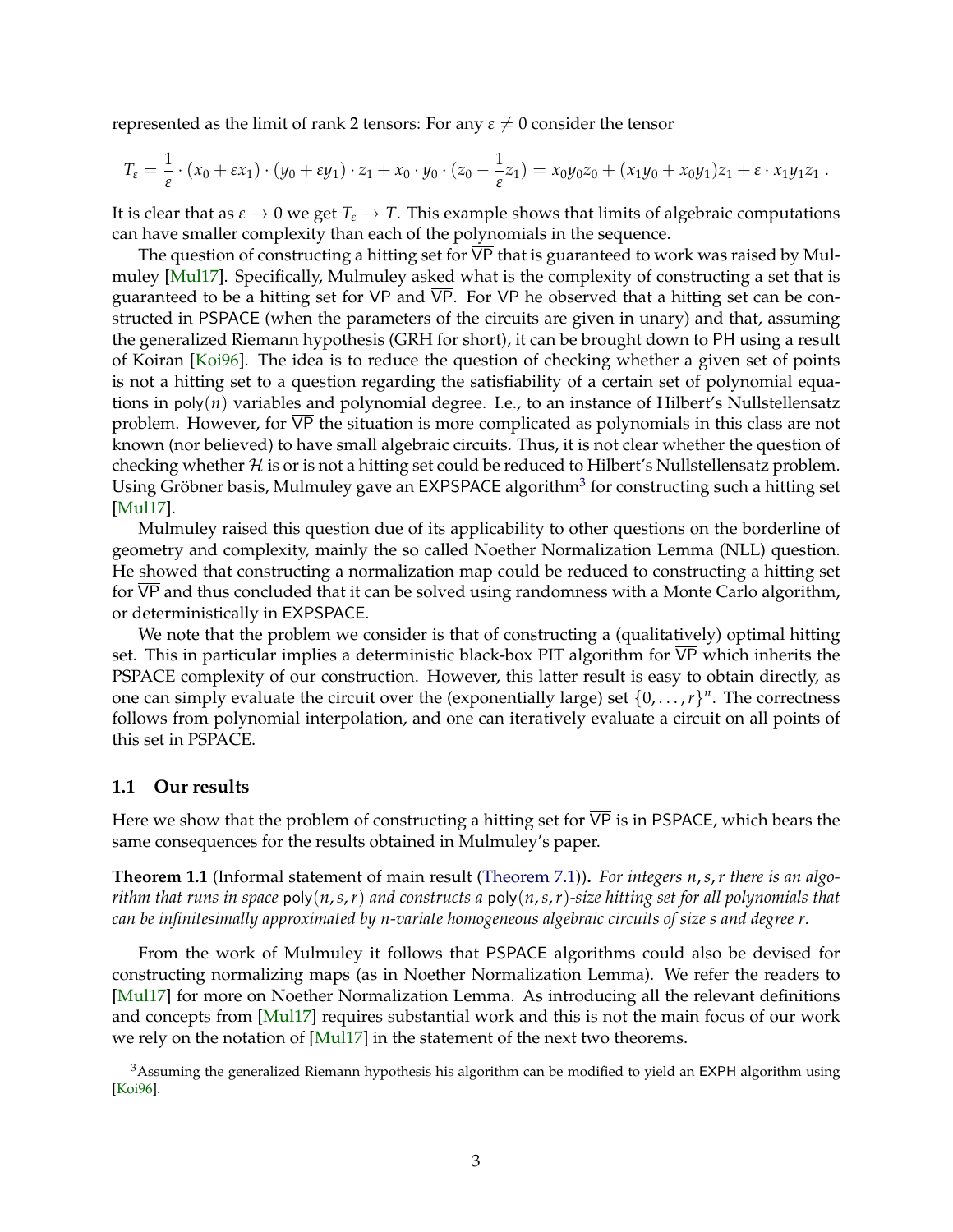**Theorem 1.2** (NNL for ∆[*det*, *m*] in PSPACE (see Theorem 4.1 of [\[Mul17\]](#page-22-5)))**.** *The problem of constructing an h.s.o.p. for* ∆[*det*, *m*]*, specified succinctly, belongs to* PSPACE*.*

A similar result holds for other explicit varieties.

**Theorem 1.3** (NNL for explicit varieties in PSPACE (see Theorem 5.5 of [\[Mul17\]](#page-22-5)))**.** *The problem of constructing an h.s.o.p. for an explicit variety W<sup>n</sup> belongs to* PSPACE*.*

Another corollary of our result is that for every  $s = poly(n)$  we can construct in PSPACE the coefficients of an *n*-variate polynomial of constant degree that cannot even be approximated by algebraic circuits of size *s*.

**Theorem 1.4.** *For every constant c there is a constant c*<sup>0</sup> *such that there is a* PSPACE *algorithm that* outputs the coefficients of an n variate polynomial of degree c' that is not in the closure of algebraic circuits *of size n<sup>c</sup> .*

*Sketch of proof.* The idea is to find in PSPACE a hitting set for the closure of size *s* circuits. This hitting set has size  $|\mathcal{H}| = \text{poly}(s)$ . Then, by solving a system of linear equations one can find a non zero polynomial of degree roughly  $\log |\mathcal{H}| / \log n$ , that vanishes on the points in H. By the construction of H this polynomial is not in the closure of size *s* algebraic circuits.  $\Box$ 

We end this part of the introduction by mentioning a natural open problem.

**Open Problem 1.** *Can the problem of constructing a hitting set for* VP *be solved in* PH *(assuming GRH)?*

#### **1.2 Sketch of proof**

The first observation is that constructing a hitting set for size *s* and degree *r* homogeneous circuits (i.e. for circuits in VP) can be done in PSPACE. The idea is that one can enumerate over all subsets of, say,  $[r^2]^n$  of size, say,  $(nrs)^{10}$ , and for each such subset check whether there exists a circuit that computes a nonzero polynomial that vanishes over the subset. The existence of such a circuit can be checked using the universal circuit. The universal circuit  $\Psi(x, y)$  is a circuit in *n* essential variables **x** and poly( $r, s$ ) auxiliary variables **y** such that for any size *s* and degree *r* circuit  $\Phi(\mathbf{x})$ there is an assignment **a**, to the auxiliary variables, so that the polynomials computed by  $\Psi(\mathbf{x}, \mathbf{a})$ and  $\Phi(\mathbf{x})$  are the same. Thus, if our subset is  $\mathbf{v}_1, \ldots, \mathbf{v}_m$  we can check whether there exists a solution to  $\Psi(\mathbf{v}_i, \mathbf{a})=0$  for all  $i\in[m]$  and  $\Psi(\mathbf{u}, \mathbf{a})=1.4$  $\Psi(\mathbf{u}, \mathbf{a})=1.4$  The problem of deciding whether a system of polynomial equalities has a complex solution is known as Hilbert's Nullstellensatz problem in the computer science literature. It is solvable in PSPACE and assuming the Generalized Riemann Hypothesis (GRH) it is solvable in PH (the polynomial hierarchy), see [\[Koi96\]](#page-22-6).

We would like to use the same idea to construct hitting sets for polynomials that can be infinitesimally approximated by size *s* and degree *r* circuits. The problem is that even if  $H$  is a hitting set for size *s* and degree *r*, it may be the case that for a sequence of polynomials  $\{f_i\}$ , even if  $f_i(\mathbf{v}) \neq 0$  for all *i*, the limit polynomial may still vanish at **v**. Thus, it is not clear that H also hits the closure of size *s* and degree *r*. Indeed, consider the example given in [Section 1:](#page--1-0)

$$
T = x_0 y_0 z_0 + (x_1 y_0 + x_0 y_1) z_1
$$

and

$$
T_{\varepsilon} = \frac{1}{\varepsilon} \cdot (x_0 + \varepsilon x_1) \cdot (y_0 + \varepsilon y_1) \cdot z_1 + x_0 \cdot y_0 \cdot (z_0 - \frac{1}{\varepsilon} z_1) = x_0 y_0 z_0 + (x_1 y_0 + x_0 y_1) z_1 + \varepsilon \cdot x_1 y_1 z_1.
$$

<span id="page-3-0"></span><sup>&</sup>lt;sup>4</sup>Since  $\Psi(x, a)$  is a homogeneous polynomial in x, if it is not identically zero then on some input **u** it evaluates to 1.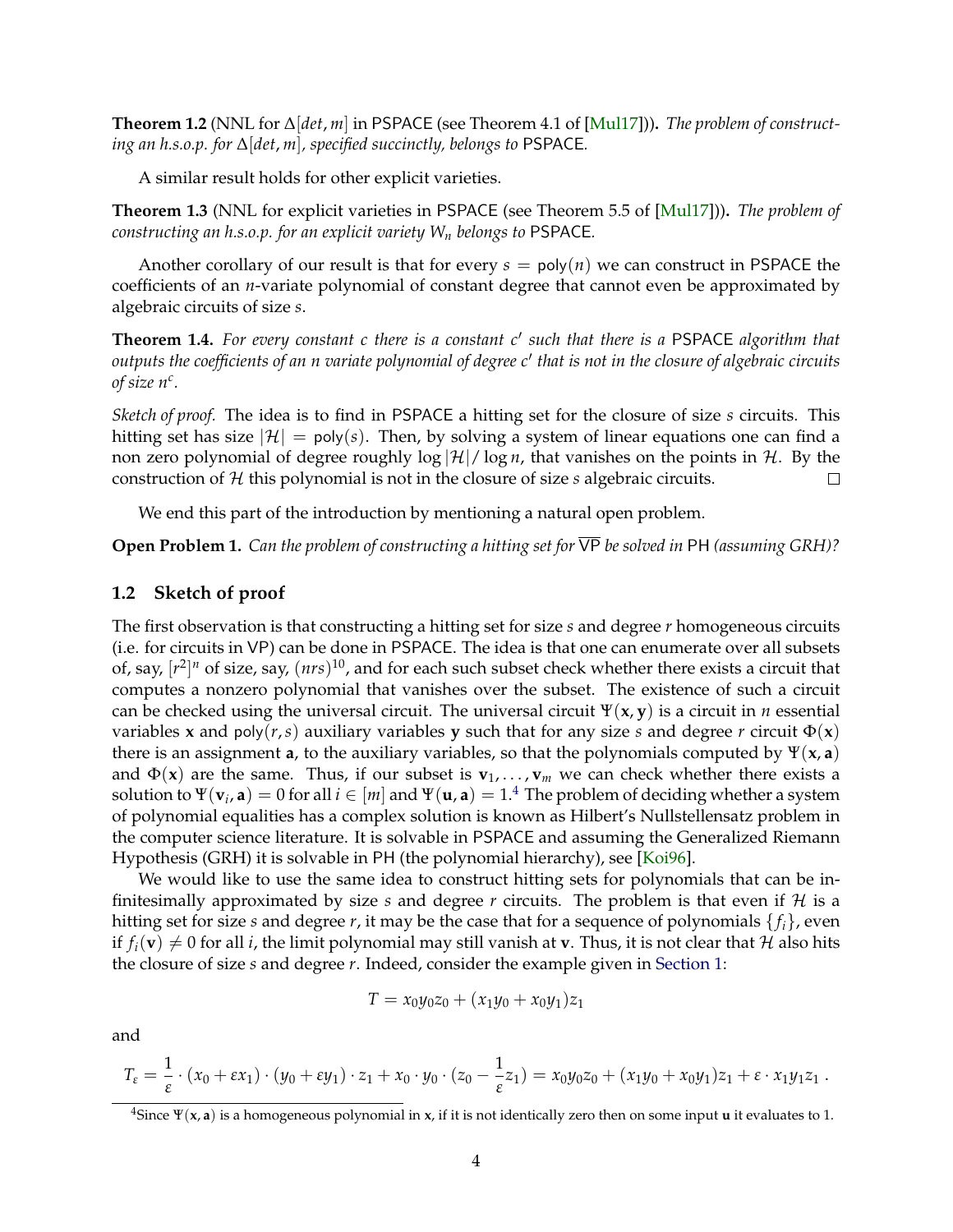In addition to showing that the complexity of *T* (measured in terms of tensor rank) is larger than that of any of the polynomials approximating it, it also demonstrates that constructing a hitting set for VP may not be sufficient for constructing a hitting set for VP. Just to illustrate the difference consider the input  $(x_0, x_1) = (y_0, y_1) = (z_0, z_1) = (0, 1)$ . Each of the tensors in the sequence is nonzero on this input, and indeed  $T_e((0,1),(0,1),(0,1)) = \varepsilon \neq 0$ , but in the limit we get zero, whereas the limit tensor is not the zero tensor. Thus, the input  $(x_0, x_1) = (y_0, y_1) = (z_0, z_1) = (0, 1)$ "hits" every polynomial in the sequence but the limit polynomial vanishes on it. Thus, a hitting set for a class of polynomials  $C$  does not necessarily extends to the closure of  $C$ . However, this does not rule out getting hitting sets for  $\bar{\mathcal{C}}$  via hitting sets for a class of polynomials only slightly stronger than  $C$ , or by strengthening the notion of a hitting set for  $C$  which is what we do here.

To overcome the discrepancy between a hitting set for VP and a hitting set for  $\overline{VP}$ , we would like to find what we call a "robust hitting set". In a nutshell, a robust hitting set  $H$  is such that for every polynomial *f* that can be computed by a size *s* and degree *r* circuit, after an adequate normalization, there will be a point in  $H$  on which  $f$  evaluates to at least, say, 1. Thus, if  $f_i$  are all normalized and evaluate to at least 1 on **v**, then if lim  $f_i = f$  then by continuity f also evaluates to at least 1 on **v**. Thus,  $H$  hits  $f$  as well (this idea is captured by [Claim 5.2\)](#page-16-0).

Hence, the first step in our proof is to first prove the existence of robust hitting sets. We note that Heintz and Schnorr [\[HS80a\]](#page-22-1) proved the existence of a small hitting set for size *s* and degree *r* circuits, but their proof does not yield robust hitting sets. To prove the existence of such hitting sets we use anti-concentration results for polynomials of Carbery-Wright [\[CW01\]](#page-22-7). These results show that for a given polynomial, if we sample enough evaluation points at random, then with high probability the polynomial will evaluate to a large value on at least one of those points. This is not enough though as we cannot use the union bound since there are infinitely many circuits. What we do instead is find an *ε*-net in the set of all efficiently computable polynomials. For this we use the bounds given by Heintz and Sieveking [\[HS80b\]](#page-22-0) on the dimension and degree of the algebraic variety of efficiently computable polynomials. We prove that for an algebraic variety in **C***N*, of dimension *d* and degree *D*, there exists an *ε*-net of size roughly *D* · (*N*/*ε*) *O*(*d*) . Combining the two results we are able to prove the existence of a polynomially small robust hitting set for the variety of efficiently computable polynomials. Showing the existence of robust hitting sets is the main technical difficulty in the proof.

Now that we know that robust hitting sets exist the PSPACE algorithm works as follows. It enumerates over all subsets of a relevant domain of polynomial size. For each such subset it checks whether there exists an algebraic circuit that has the right normalization (e.g. that evaluates to at least 1 on some input from  $[-1, 1]^n$ ) and that evaluates to at most  $\varepsilon$  on all points in the subset. If such a solution is found then the subset is not robust and we move to the next subset. To check whether such a solution exists we need to express this system of inequalities as a formula in the language of the existential theory of the reals. Then we use the fact that formulas in this language can be decided in PSPACE to conclude that our algorithm works in PSPACE.

#### **1.3 Organization**

The rest of the paper is organized as follows. [Section 2](#page-5-0) contains some preliminaries including the notation we use throughout the paper [\(Section 2.1\)](#page-5-1), the definition of universal algebraic circuit [\(Section 2.2\)](#page-5-2) and some basic results concerning norms of polynomials and the relation between them [\(Section 2.3\)](#page-6-0). [Section 3](#page-8-0) contains results concerning anti-concentration of polynomials. In [Section 4](#page-10-0) we discuss basic properties of algebraic varieties and state some results concerning the variety of polynomials computed by poly-size algebraic circuits. In [Section 4.1](#page-13-0) we give an upper bound on the size of *ε*-net for algebraic varieties of polynomial dimension and exponential degree.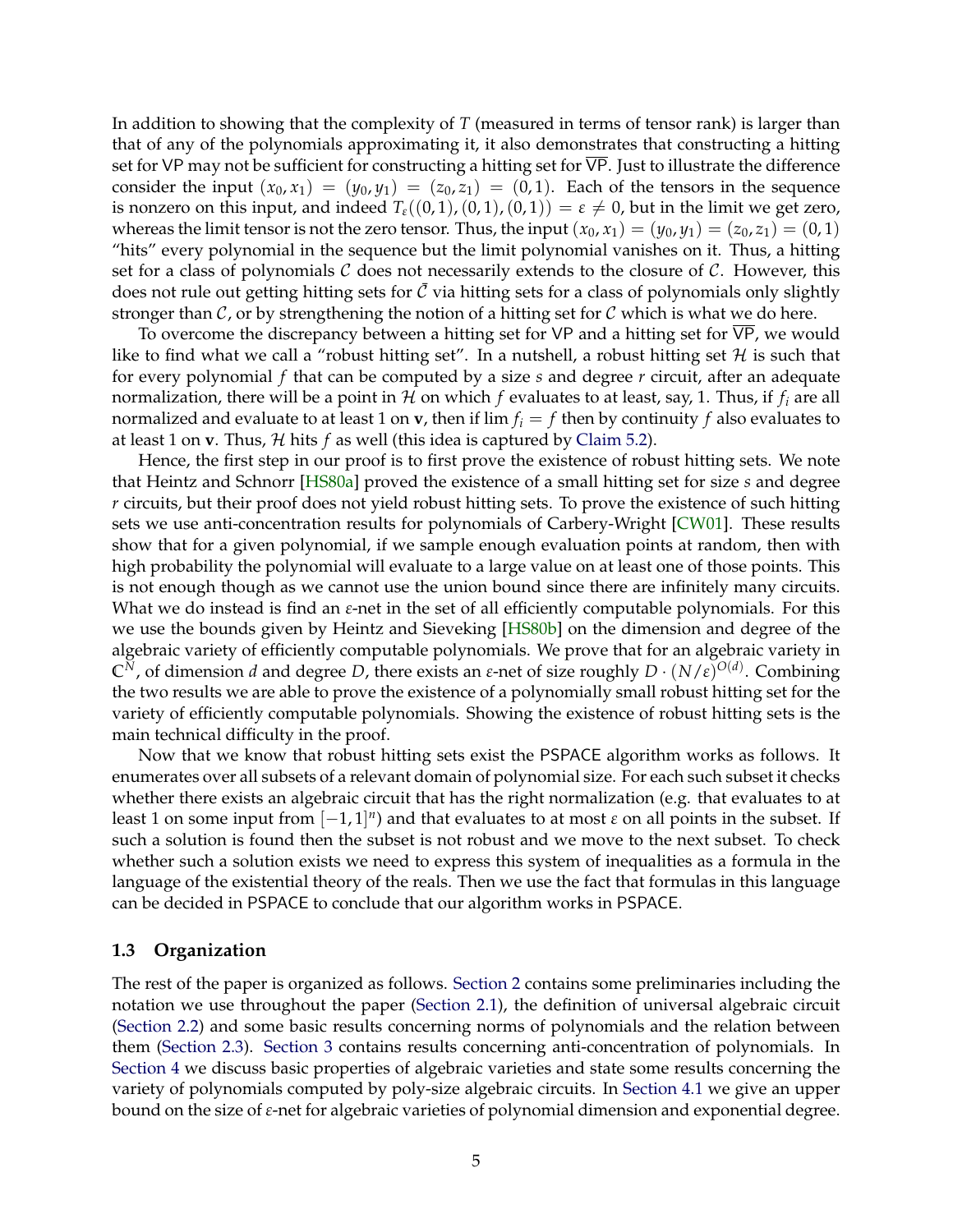Then, in [Section 5](#page-16-1) we prove the existence of a robust hitting set for algebraic circuits. We discuss the existential theory of the reals in [Section 6](#page-19-0) and in [Section 7](#page-20-1) we give the PSPACE algorithm for constructing a hitting set for VP.

### <span id="page-5-0"></span>**2 Preliminaries**

### <span id="page-5-1"></span>**2.1 Notation**

We shall use the following notation. We do not mention which variety or circuit we study rather just that we shall use this parameters for every circuit or variety.

- *n* is number of variables in the circuit
- *s* is size of circuit
- *r* is degree of circuit
- *d* is dimension of variety
- *D* is degree of variety
- $N_{n,r}^{\text{hom}} = \binom{n+r-1}{r}$  $\binom{r-1}{r}$  is number of homogeneous monomials in *n* variables of degree *r*
- **v**, **u**, **e** points in **R**<sup>∗</sup>
- **x** vector of variables
- $f(x)$  is a polynomial and **f** is its vector of coefficients
- For  $0 < \delta < 1$ ,  $G_{\delta} = \{-1, -1 + \delta, -1 + 2\delta, \dots, 1 2\delta, 1 \delta\}^n$  is the grid
- $\bullet$   $\iota =$ √  $\overline{-1}$  is the complex imaginary root of  $-1$
- $\bullet$   $[-1, 1]$ <sup>*N*</sup> =  $[-1, 1]$ <sup>*N*</sup> + *ι* ·  $[-1, 1]$ <sup>*N*</sup> = {**a** + *ι* · **b** | **a**, **b** ∈  $[-1, 1]$ <sup>*N*</sup>}.
- For 0 < *δ* < 1,  $G^C$ <sub>*δ*</sub> = {*a* + *ι* · *b* | *a*, *b* ∈ {−1, −1 + *δ*, −1 + 2*δ*, . . . , 1 − 2*δ*, 1 − *δ*}<sup>*n*</sup>} is the grid in **C**.
- For  $0 < \delta < 1$ ,  $G_{\delta,r} \triangleq {\mathbf{a} + k \cdot \mathbf{b} \mid \mathbf{a}, \mathbf{b} \in G_{\delta}}$  and  $0 \leq k \leq r$ .
- Ψ, Φ denote circuits

#### <span id="page-5-2"></span>**2.2 Algebraic Circuits**

An *algebraic circuit* is a directed acyclic graph whose leaves are labeled by either variables  $x_1, \ldots, x_n$ or elements from the field **F**, [5](#page-5-3) and whose internal nodes are labeled by the algebraic operations of addition  $(+)$  or multiplication  $(\times)$ . Each node in the circuit computes a polynomial in the natural way, and the circuit has one or more *output nodes*, which are nodes of out-degree zero. The *size* of the circuit is defined to be the number of wires, and the *depth* is defined to be the length of a longest path from an input node to the output node. A circuit is called *homogeneous* if every gate in it computes a homogeneous polynomial.

A useful notion is that of a universal algebraic circuit, which is a circuit that "encodes" all circuits of somewhat smaller size.

<span id="page-5-3"></span><sup>&</sup>lt;sup>5</sup>In this paper we only consider fields of characteristic zero.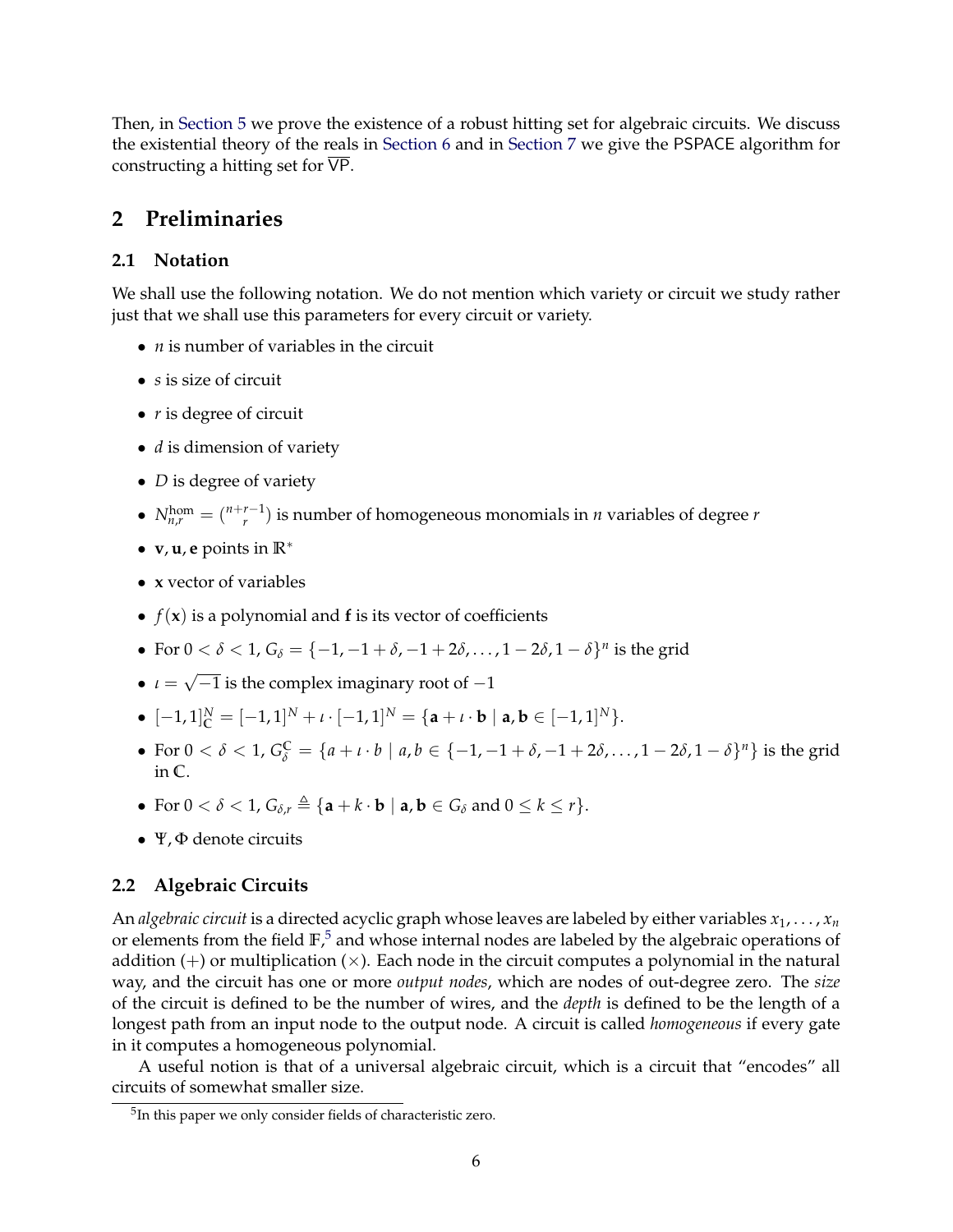**Definition 2.1** (Universal circuit)**.** *A homogeneous algebraic circuit* Ψ *is said to be universal for n-variate homogeneous circuits of size s and degree r if* Ψ *has n essential-inputs* **x** *and m auxiliary-inputs* **y***, such that for every homogeneous n-variate polynomial f of degree r that is computed by an homogeneous algebraic circuit of size s there exists an assignment* **a** *to the m auxiliary-variables of* Ψ *such that the polynomial computed by*  $\Psi(\mathbf{x}, \mathbf{a})$  *is f*(**x**).

The existence of efficiently computable universal circuits was shown by Raz [\[Raz10\]](#page-22-8) (see also [\[SY10\]](#page--1-1)).

<span id="page-6-4"></span>**Theorem 2.2** (Universal circuit)**.** *There exist constants c*<sup>1</sup> *and c*<sup>2</sup> *such that the following hold. For any natural numbers n*,*s*,*r there exists a homogeneous circuit* Ψ *such that* Ψ *has n essential-variables, c*<sup>1</sup> · *sr*<sup>4</sup> auxiliary-variables, degree c<sub>2</sub>  $\cdot$  r and size c<sub>1</sub>  $\cdot$  sr<sup>4</sup>,<sup>[6](#page-6-1)</sup> and it is universal for n-variate homogeneous circuits of *size s and degree r. Furthermore, for any polynomial f*(**x**) *that can be computed by* Ψ *and any constant α, the polynomial α* · *f can also be computed by* Ψ*.*

### <span id="page-6-0"></span>**2.3 Norms of polynomials**

**Definition 2.3** (Norm of a polynomial). *For an n-variate polynomial*  $f(x) \in \mathbb{R}[x]$  *we denote* 

$$
||f||_2 := \left(\int_{[-1,1]^n} |f(\mathbf{x})|^2 d\mu(\mathbf{x})\right)^{1/2} = \left(\mathcal{E}_{\mu}[f^2]\right)^{1/2},
$$

 $\mu(\mathbf{x})$  is the uniform probability measure on  $[-1,1]^n.$  We also denote

$$
||f||_{\infty} = \max_{\mathbf{v} \in [-1,1]^n} |f(\mathbf{v})|.
$$

 $\Diamond$ 

**Remark 2.4.** *We shall also need to work with the usual Euclidean norm of vectors. To avoid confusion we shall denote the usual Euclidean norm of a vector* **v** *with*  $\|\mathbf{v}\|$ . I.e., we omit the subscript when dealing with *the Euclidean norm.*  $\diamondsuit$ 

We will need some basic results relating the  $L_{\infty}$  norm of a polynomial to its  $L_2$  norm. We start by stating a result of Wilhelmsen that generalizes a classical result by Markov for univariate polynomials.

<span id="page-6-2"></span>**Theorem 2.5** (Multivariate Markov's theorem [\[Wil74\]](#page--1-2)). Let  $f : \mathbb{R}^n \to \mathbb{R}$  be a homogeneous polynomial *of degree r, that for every*  $\mathbf{v}$  ∈  $[-1,1]^n$  satisfies  $|f(\mathbf{v})|$  ≤ 1. Then, for every  $\|\mathbf{v}\|$  ≤ 1 it holds that  $\|\nabla(f)(\mathbf{v})\| \leq 2r^2$ .

Denote with *B*(*n*, *α*, **u**) the *n*-dimensional ball of radius *α* around **u** and with Vol(*n*, *α*) its volume.

<span id="page-6-3"></span>**Corollary 2.6.** *Let*  $f : \mathbb{R}^n \to \mathbb{R}$  *be a homogeneous polynomial of degree r. Then,* 

$$
||f||_2 \geq \frac{1}{2^{2n+2}}||f||_{\infty} \cdot \text{Vol}(n, \frac{1}{4r^2}).
$$

*Proof.* By normalizing *f* it is enough to prove the result for the case  $||f||_{\infty} = 1$ .

Let  $\mathbf{u} \in [-1,1]^n$  be such that  $1 = ||f||_{\infty} = |f(\mathbf{u})|$ . Assume further, w.l.o.g. that  $f(\mathbf{u}) = 1$ . Consider the intersection  $A = B(n, \frac{1}{4n})$  $\frac{1}{4r^2}$ , **u**)  $\cap$   $[-1,1]^n$ . We have that  $\mu(A) \geq \frac{1}{4^n} \cdot \text{Vol}(n, \frac{1}{4r})$  $\frac{1}{4r^2}$ ), where

<span id="page-6-1"></span> $6$ We can assume without loss of generality that the number of auxiliary variables is the same as the size of the circuit as we can ignore some of the variables.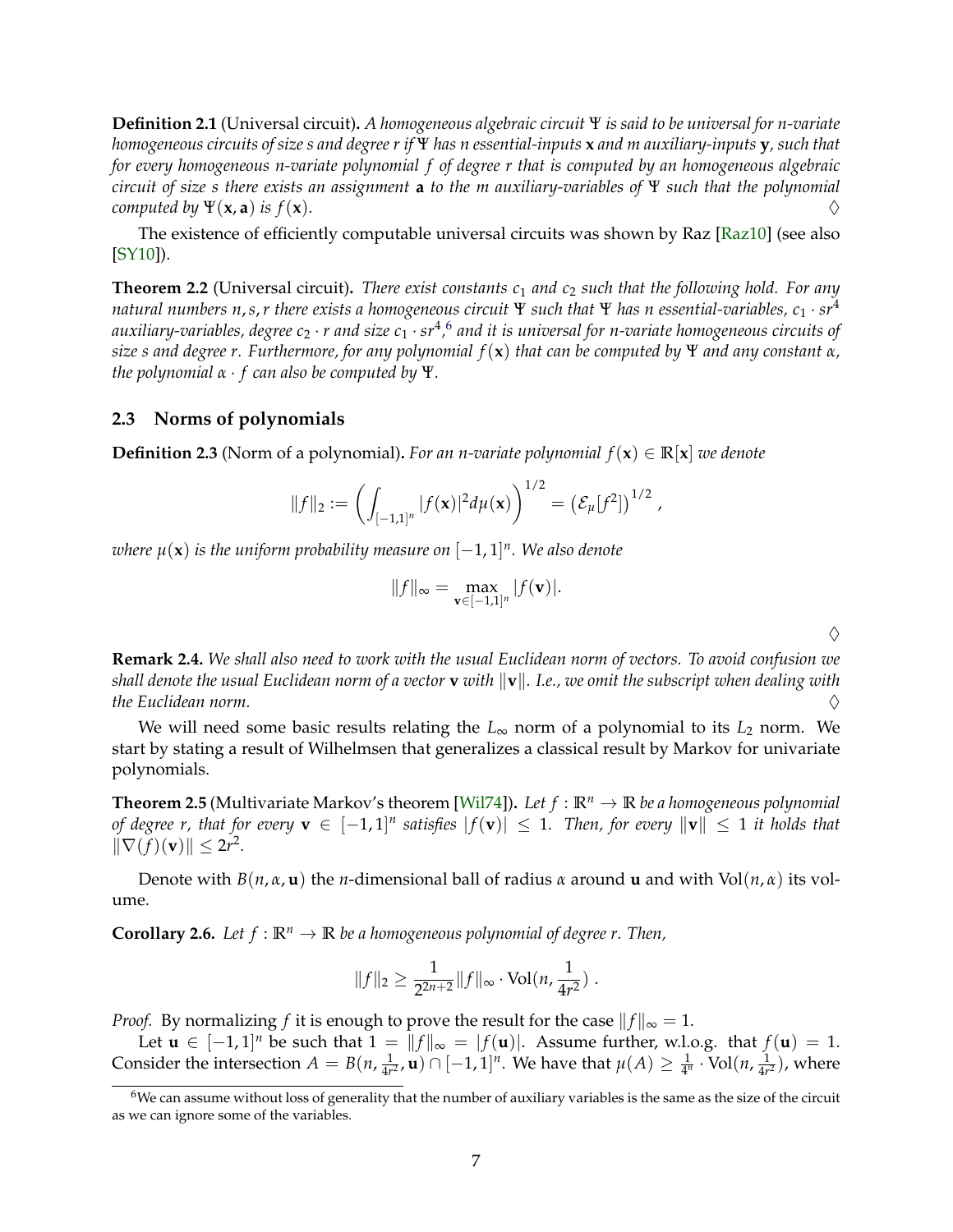$\mu(\mathbf{x})$  is the uniform measure on  $[-1,1]^n.$  Indeed,  $\mu$  scales down by a factor of  $2^n$  the usual measure of *A*, and it is immediate that *A* contains at least a fraction 2−*<sup>n</sup>* of Vol(*B*(*n*, 1  $\frac{1}{4r^2}$ **, u**)).

[Theorem 2.5](#page-6-2) implies that for any **v**  $\in$  *A*, it holds that  $f(\mathbf{v}) \geq \frac{1}{2}$ . Indeed, this follows immediately from the bound on the gradient of *f*, the assumption that  $f(\mathbf{u}) = 1$  and the fact that  $\|\mathbf{u} - \mathbf{v}\| \leq \frac{1}{4r^2}.$  Thus, we get that

$$
||f||_2 = \int |f(\mathbf{x})|^2 d\mu(\mathbf{x}) \ge \frac{1}{4}\mu(A) \ge \frac{1}{2^{2n+2}} \cdot \text{Vol}(n, \frac{1}{4r^2}).
$$

We shall also need the following lower bound on the norm of *f* when it has at least one not too small coefficient.

<span id="page-7-0"></span>**Lemma 2.7.** *Let f be an n-variate homogeneous of degree r. Assume that one of the coefficients in f is at least α in absolute value. Then*  $||f||_2 \ge \alpha \cdot 2^{n/2} \cdot e^{-r}$ *.* 

The proof will use Legendre polynomials as a basis for the space of polynomials. Recall that Legendre polynomials  ${L_k(x)}$  are univariate polynomials such that  $deg(L_k) = k$  and

$$
\int_{-1}^1 L_k(x) \cdot L_m(x) d\mu(\mathbf{x}) = \delta_{k=m} \cdot \frac{2}{2k+1}.
$$

For an exponent vector  $\bar{e}=(e_1,\ldots,e_n)$  we denote  $L_{\bar{e}}(\mathbf{x}):=\prod_{i=1}^n L_{e_i}(x_i)$ . It is again easy to see that when we run over all  $\bar{e}$  we get an orthogonal family of polynomials. For a polynomial we denote with  $f = \sum_{\bar{e}} c_{\bar{e}} \cdot \prod_{i=1}^{n} x_i^{e_i}$  $e_i$  its usual monomial expansion and with  $f = \sum_{\bar{e}} \ell_{\bar{e}} \cdot L_{\bar{e}}$  its expansion with respect to the Legendre basis. We shall also need the fact that the coefficient of  $x^k$  in  $L_k(x)$  is 1  $rac{1}{2^k} \cdot \binom{2k}{k}$  $\binom{2k}{k}$ . For more on Legendre polynomials see e.g. [\[San91\]](#page-22-9).

**Claim 2.8.** Let  $f(\mathbf{x})$  be a homogeneous polynomial of degree r. Then for any exponent vector  $\bar{e}^0$  =  $(e_1^0, \ldots, e_n^0)$  *such that*  $\sum_i e_i^0 = r$  *we have that* 

$$
\ell_{\bar{e^0}}=c_{\bar{e^0}}\cdot\prod_{i=1}^n 2^{e^0_i}\cdot\frac{1}{\binom{2e^0_i}{e^0_i}}.
$$

In particular  $\ell_{\bar{e^0}} \geq c_{\bar{e^0}}$ .

*Proof.* From the properties above it is not hard to see that

$$
\ell_{e^{\bar{0}}} = \prod_{i=1}^{n} \frac{2e_i^0 + 1}{2} \int_{[-1,1)^n} f \cdot L_{e^{\bar{0}}} d\mu(\mathbf{x}) = \prod_{i=1}^{n} \frac{2e_i^0 + 1}{2} \sum_{\bar{e}} \int_{[-1,1)^n} c_{\bar{e}} \cdot \prod_{i=1}^{n} x_i^{e_i} \cdot L_{e^{\bar{0}}} d\mu(\mathbf{x})
$$

Since  $f$  is homogeneous, any exponent vector  $\bar{e}\neq \bar{e^0}$  appearing in the equation has a coordinate  $i$ with  $e_i < e_i^0$ . As  $L_{e_i^0}(x_i)$  is perpendicular to all lower degree polynomials we get that

$$
= \prod_{i=1}^n \frac{2e_i^0 + 1}{2} \int_{[-1,1)^n} c_{\bar{e}^0} \cdot \prod_{i=1}^n x_i^{e_i^0} \cdot L_{\bar{e}^0} d\mu(\mathbf{x}).
$$

By the same reasoning can add lower degree terms to  $\prod_{i=1}^n x_i^{e_i^0}$  to get the polynomial  $\phi\cdot L_{e^0}$  where  $b$ is the inverse of the product of the leading coefficients of the  $L_{e_i^0}.$  That is,  $b=\prod_{i=1}^n2^{e_i^0}\cdot\frac{1}{2^{e_i^0}}$  $\binom{2e_i^0}{e_0^0}$ *e i* . Hence

$$
= \prod_{i=1}^n \frac{2e_i^0 + 1}{2} \cdot c_{\bar{e^0}} \cdot \prod_{i=1}^n 2^{e_i^0} \cdot \frac{1}{\binom{2e_i^0}{e_i^0}} \cdot \int_{[-1,1)^n} L_{\bar{e^0}}^2 d\mu(\mathbf{x}) = c_{\bar{e^0}} \cdot \prod_{i=1}^n 2^{e_i^0} \cdot \frac{1}{\binom{2e_i^0}{e_i^0}}.
$$

 $\Box$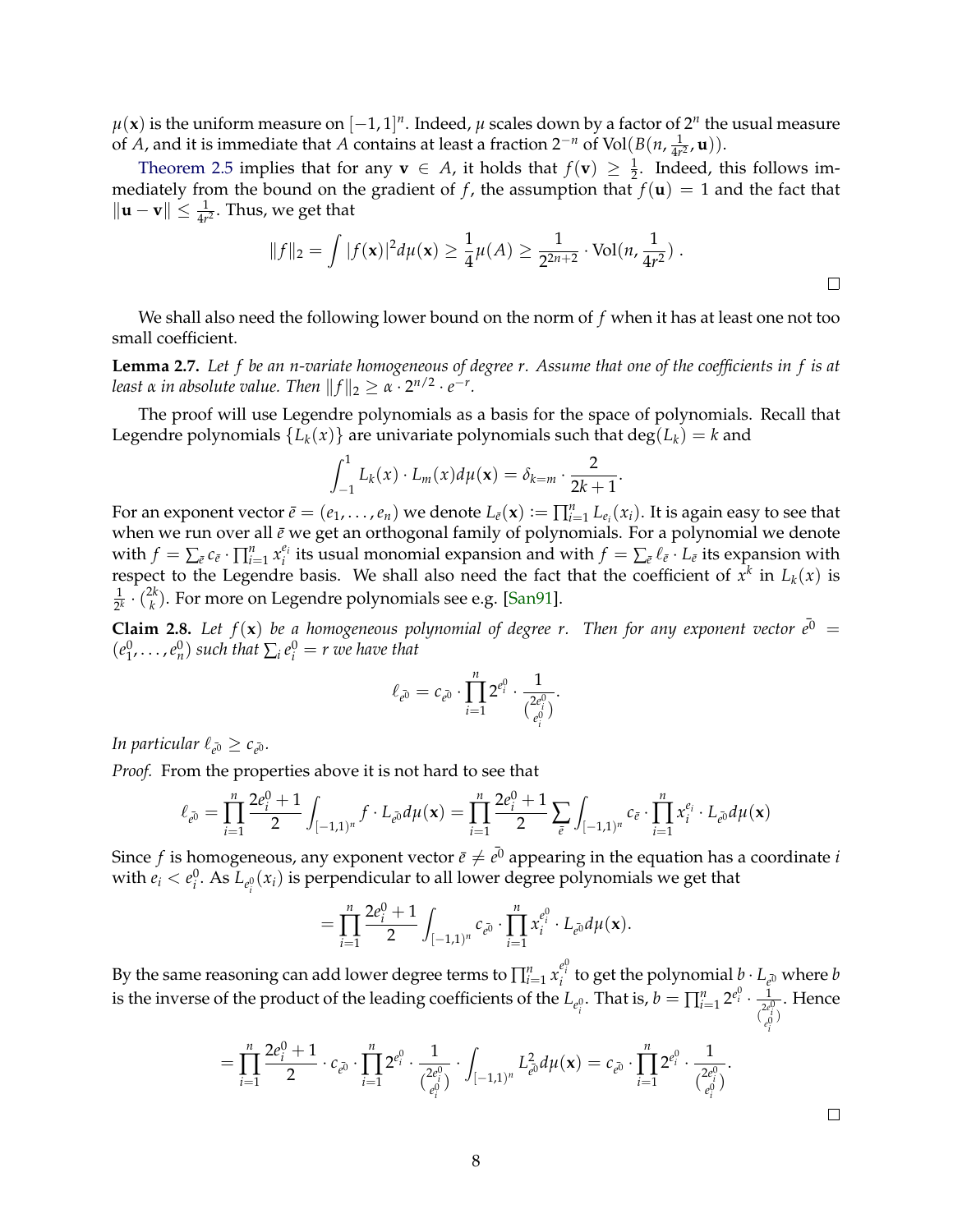We now prove [Lemma 2.7.](#page-7-0)

*Proof of [Lemma 2.7.](#page-7-0)* Let  $f = \sum_{\bar{e}} \ell_{\bar{e}} \cdot L_{\bar{e}}$  be the expansion of  $f$  in the Legendre basis. From orthogonality we get that

$$
\mathcal{E}_{\mu}[f^{2}] = \sum_{\bar{e}} \mathcal{E}_{\mu}[\ell_{\bar{e}}^{2} \cdot L_{\bar{e}}^{2}] = \sum_{\bar{e}} \ell_{\bar{e}}^{2} \cdot \prod_{i=1}^{n} \frac{2}{2e_{i}+1} \geq \alpha^{2} \cdot \frac{2^{n}}{(2r/n+1)^{n}} \geq \alpha^{2} \cdot 2^{n} \cdot e^{-2r}.
$$

Finally, we will need the following simple result connecting the usual Euclidean norm of the vector of coefficients of a polynomial and its  $\|\|_2$  norm.

<span id="page-8-4"></span>**Lemma 2.9.** Let  $f(\mathbf{x})$  be an n-variate polynomial with S monomials. Let  $\mathbf{f} \in \mathbb{R}^S$  be its vector of coefficients. *Then,*

$$
||f||_2 \leq ||f||_{\infty} \leq ||\mathbf{f}|| \cdot \sqrt{S}.
$$

*Proof.* Let  $f = \sum_M c_M \cdot M$  be the representation of f as sum of monomials. We have that for all  $\mathbf{v} \in [-1,1]^n$ 

$$
|f(\mathbf{v})| = |\sum_{M} c_m M(\mathbf{v})| \leq \sum_{M} |c_M| \leq \left(\sum_{M} |c_M|^2\right)^{1/2} \cdot \sqrt{S} = ||\mathbf{f}|| \cdot \sqrt{S}.
$$

 $\Box$ 

 $\Box$ 

### <span id="page-8-0"></span>**3 Anti-concentration results for polynomials**

We will rely on the following theorem of Carbery-Wright (see Theorem 8 in [\[CW01\]](#page-22-7)).

<span id="page-8-1"></span>**Theorem 3.1** (Carbery-Wright). There exists an absolute constant C such that if  $f : \mathbb{R}^n \to \mathbb{R}$  is a *polynomial of degree at most r,* 0 < *q* < ∞*, and µ is a log-concave probability measure on* **R***<sup>n</sup> , then, for α* > 0*, it holds that*

$$
\left(\int |f(x)|^{q/r}d\mu(\mathbf{x})\right)^{1/q}\cdot \mu\{\mathbf{v}\in\mathbb{R}^n\mid |f(\mathbf{v})|\leq \alpha\}\leq C\cdot q\cdot \alpha^{1/r}.
$$

We give a version specialized to our purposes.

<span id="page-8-2"></span>**Theorem 3.2** (Carbery-Wright). There exists an absolute constant  $C_{CW}$  such that if  $f : \mathbb{R}^n \to \mathbb{R}$  is a *polynomial of degree at most r, and*  $||f||_2 = 1$  *then, for*  $\alpha > 0$ *, it holds that* 

$$
\Pr_{\mathbf{v}\in_{\mathcal{U}}[-1,1)^n}[|f(\mathbf{v})|\leq \alpha]\leq C_{CW}\cdot r\cdot \alpha^{1/r}.
$$

*Proof.* Apply [Theorem 3.1](#page-8-1) for  $\mu$  the uniform measure on  $[-1,1)^n$  and  $q = 2 \deg(f)$ . Observe that

$$
\int_{[-1,1)^n} |f(x)|^{q/r} d\mu(\mathbf{x}) = \int_{[-1,1)^n} |f|^2 d\mu(\mathbf{x}) = ||f||_2^2 = 1.
$$

<span id="page-8-3"></span>We need a discrete version of this theorem which we state below. Let  $\delta > 0$  be such that  $1/\delta$  is an integer. Recall that  $G_{\delta} = \{-1, -1 + \delta, -1 + 2\delta, \dots, 1 - 2\delta, 1 - \delta\}^n$ .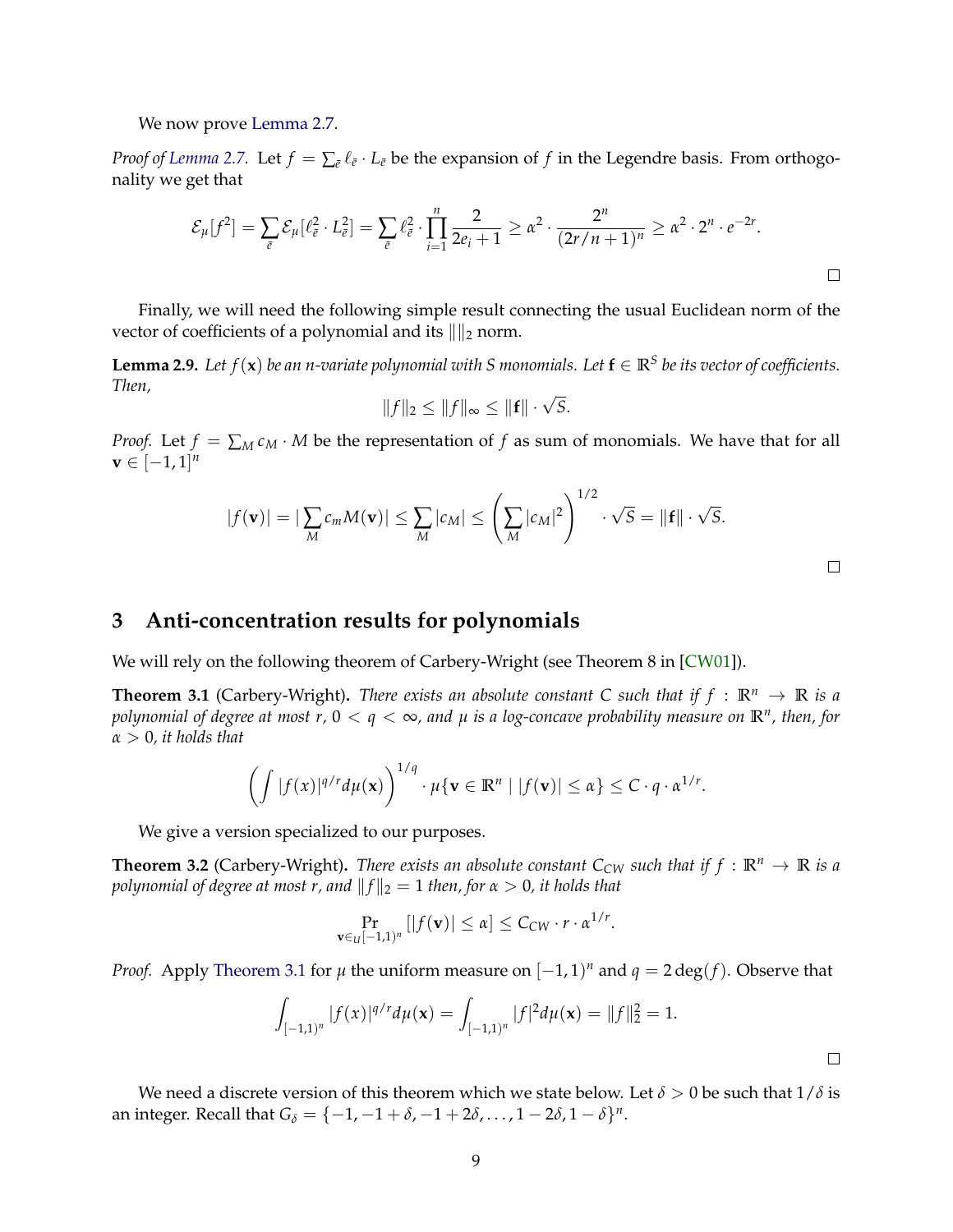**Theorem 3.3** (Discrete Carbery-Wright)**.** *Let CCW be the constant guaranteed in [Theorem 3.2.](#page-8-2) Let δ* > 0 *be such that* 1/*δ is an integer. If f* : **R***<sup>n</sup>* → **R** *is a homogeneous polynomial of degree at most r with*  $||f||_2 = 1$  *then, for*  $\alpha > 0$ *, it holds that* 

$$
\Pr_{\mathbf{v}\in_{U}G_{\delta}}\left[|f(\mathbf{v})|\leq \alpha-\delta\cdot(8nr^{2})^{n+1}\right]\leq C_{CW}\cdot r\cdot\alpha^{1/r}.
$$

For the proof of the theorem it will be helpful to think of the uniform distribution on  $G_{\delta}$  as generated in the following way: we first sample a point  $\mathbf{v} \in [-1,1)^n$  uniformly at random and then round each coordinate  $v_i$  to  $m_i\delta$  for some integer  $m_i$  such that  $m_i\delta \le v_i < (m_i+1)\delta$ .

To prove the theorem we need the following simple result regarding polynomials.

**Lemma 3.4.** *Let*  $f : \mathbb{R}^n \to \mathbb{R}$  *be a homogeneous polynomial of degree at most r. Let*  $\delta > 0$  *be such that*  $1/\delta$  is an integer. Let  $\mathbf{v} \in [-1,1)^n$  and  $\mathbf{u}$  be obtained from  $\mathbf{v}$  by the rounding process described above (i.e. *rounding each coordinate v<sup>i</sup> to the largest integer multiple of δ that is smaller than or equal to v<sup>i</sup> ). Then*  $|f(\mathbf{v}) - f(\mathbf{u})| \leq \delta \cdot (8nr^2)^{n+1} \cdot ||f||_2.$ 

*Proof.* By the mean value theorem there exists a point **w** on the line segment connecting **u** and **v** such that  $|f(\mathbf{v}) - f(\mathbf{u})| = ||\mathbf{u} - \mathbf{v}|| \cdot |f'(\mathbf{w})|$ , where  $f'(\mathbf{w})$  is the derivative of f in direction  $\mathbf{u} - \mathbf{v}$ evaluated at **w**. From [Theorem 2.5](#page-6-2) it follows that  $|f'(\mathbf{w})| \leq 2 \cdot \|f\|_{\infty} \cdot r^2$ . [Corollary 2.6](#page-6-3) implies that

$$
|f(\mathbf{v}) - f(\mathbf{u})| = \|\mathbf{u} - \mathbf{v}\| \cdot |f'(\mathbf{w})| \le 2 \cdot \|\mathbf{u} - \mathbf{v}\| \cdot \|f\|_{\infty} \cdot r^2 \le 2 \cdot \|\mathbf{u} - \mathbf{v}\| \cdot r^2 \cdot \|f\|_2 \cdot 2^{2n+2} \cdot \frac{1}{\text{Vol}(n, \frac{1}{2r^2})}.
$$

As 
$$
\|\mathbf{u} - \mathbf{v}\| \le \delta \cdot \sqrt{n}
$$
 and  $\text{Vol}(n, \frac{1}{2r^2}) \ge (\frac{1}{2nr^2})^n$  we get that  
\n $|f(\mathbf{v}) - f(\mathbf{u})| \le \delta \cdot \sqrt{n} \cdot r^2 \cdot ||f||_2 \cdot 2^{2n+3} \cdot (2nr^2)^n \le \delta \cdot (8nr^2)^{n+1} \cdot ||f||_2$ .

<span id="page-9-0"></span>**Corollary 3.5.** Let  $f : \mathbb{R}^n \to \mathbb{R}$  be a polynomial of degree at most r with  $||f||_2 = 1$ . Let  $\delta > 0$  be such *that*  $1/\delta$  *is an integer. Assume that for some*  $\mathbf{v} \in [-1,1]^n$ *,*  $|f(\mathbf{v})| > \alpha$  *and that*  $\mathbf{u}$  *is obtained from*  $\mathbf{v}$  *by the rounding process described above. Then*  $|f(\mathbf{u})| > \alpha - \delta \cdot (8nr^2)^{n+1}$ .

We now give the proof of [Theorem 3.3.](#page-8-3)

*Proof of [Theorem 3.3.](#page-8-3)* We use the sampling procedure described above to sample a point  $\mathbf{u} \in G_{\delta}$ . That is, we first pick  $\mathbf{v} \in [-1, 1)^n$  at random and then round it to **u**. By [Theorem 3.2](#page-8-2) with probability at least  $1 - C_{CW} \cdot r \cdot \alpha^{1/r}$ ,  ${\bf v}$  is such that  $|f({\bf v})| > \alpha$ . By [Corollary 3.5,](#page-9-0) for any such  ${\bf v}$  we have that  $|f(\mathbf{u})| > \alpha - \delta \cdot (8nr^2)^{n+1}$ . Thus, the probability that we sample **u** with  $|f(\mathbf{u})| \le \alpha - \delta \cdot (8nr^2)^{n+1}$ is at most  $C_{CW} \cdot r \cdot \alpha^{1/r}$ .  $\Box$ 

We will be working over the complex numbers and so we need to slightly adjust the results above. Let  $f: \mathbb{C}^n \to \mathbb{C}$  be a homogeneous polynomial of degree *r*. Consider the real and imaginary parts of *f*,  $\Re(f)$  and  $\Im(f)$ , respectively. We can view both as polynomials  $\Re(f)$ ,  $\Im(f) : \mathbb{R}^{2n} \to \mathbb{R}$ . That is, for every  $a, b \in \mathbb{R}^n$ ,  $f(a + \iota b) = \Re(f)(a, b) + \iota \cdot \Im(f)(a, b)$ . It is clear that both  $\Re(f)$  and  $\Im(f)$  are homogeneous polynomials of degree *r* as well. We define  $||f||_2 \triangleq ||\Re(f)||_2 + ||\Im(f)||_2$ . As we work over the complex numbers we will refer to the set  $G_{\delta}^{\mathbb{C}} = {\mathbf{a} + \iota \cdot \mathbf{b} \mid \mathbf{a}, \mathbf{b} \in G_{\delta}}.$ 

<span id="page-9-1"></span>**Theorem 3.6** (Discrete Carbery-Wright over **C**)**.** *Let CCW be the constant guaranteed in [Theorem 3.2.](#page-8-2) If*  $f: \mathbb{C}^n \to \mathbb{C}$  *is a homogeneous polynomial of degree at most r with*  $||f||_2 = 1$  *then, for*  $\alpha > 0$ *, it holds that*

$$
\Pr_{\mathbf{v}\in_{U}G_{\delta}^{\mathbb{C}}}\left[|(f)(\mathbf{v})|\leq \alpha-\frac{1}{2}\delta\cdot(16nr^{2})^{2n+1}\right]\leq C_{CW}\cdot r\cdot(2\alpha)^{1/r}.
$$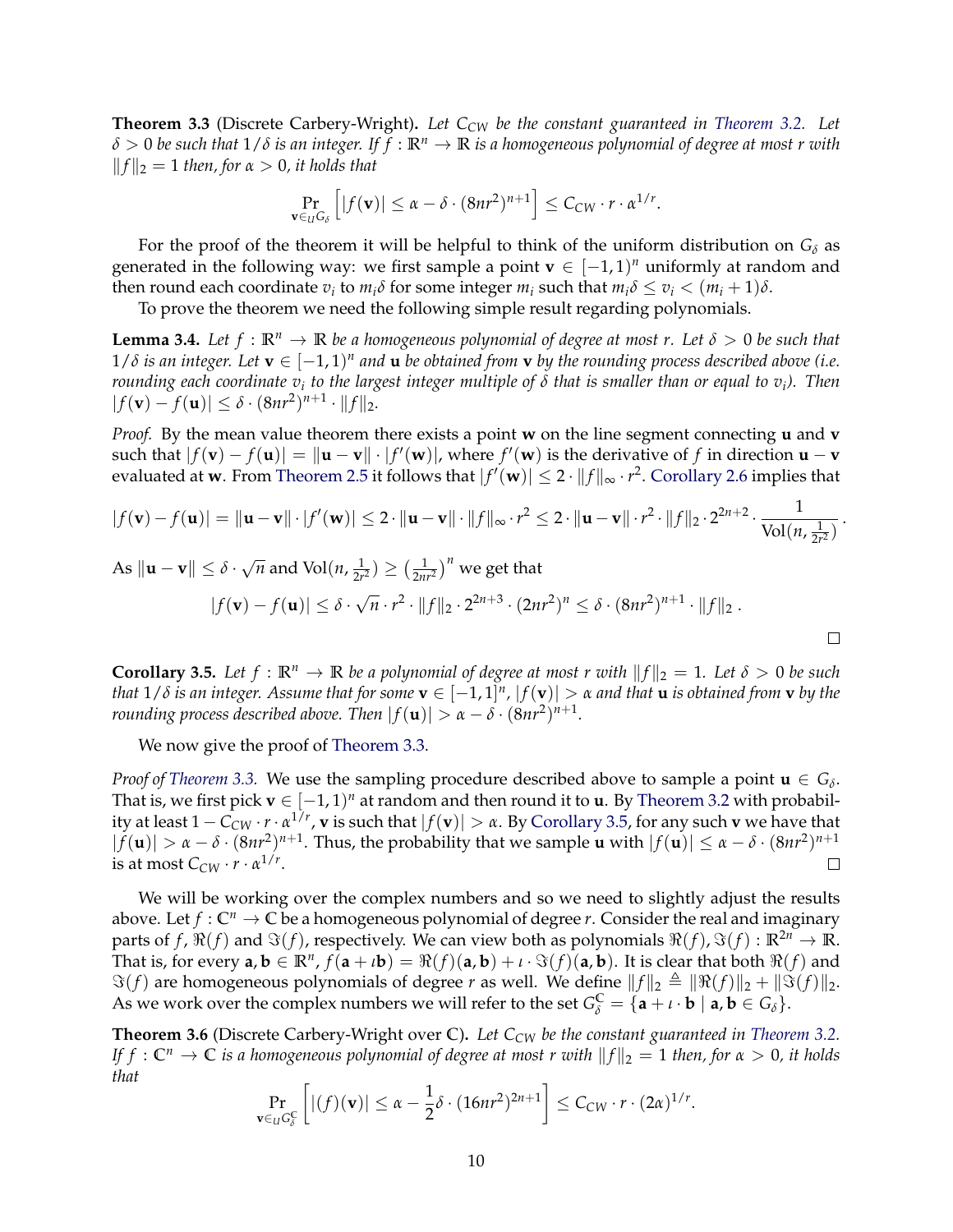*Proof.* As  $||f||_2 = 1$  either  $||\Re(f)||_2 \ge 1/2$  or  $||\Im(f)||_2 \ge 1/2$ . Assume without loss of generality the former happens. Note also that if  $|\Re(f)(a, b)| > \gamma$  then  $|f(a + \iota \cdot b)| > \gamma$ . [Theorem 3.3](#page-8-3) implies that the probability that we sample  $a, b \in G_\delta$  with  $|\Re(f)(a, b)| \leq 2\alpha - \delta \cdot (16nr^2)^{2n+1} \cdot \|\Re(f)\|_2$  is at most  $C_{CW}\cdot r\cdot(2\alpha)^{1/r}.$  Thus, with probability at least  $1-C_{CW}\cdot r\cdot(2\alpha)^{1/r}$  we get that  $({\bf a}+\iota{\bf b})$  is such that

$$
|f(\mathbf{a} + \iota \cdot \mathbf{b})| > 2\alpha - \delta \cdot (16nr^2)^{2n+1} \cdot ||\Re(f)||_2 \ge \frac{1}{2}(2\alpha - \delta \cdot (16nr^2)^{2n+1}).
$$

### <span id="page-10-0"></span>**4 The algebraic variety of small algebraic circuits**

We start by providing some basic definitions from algebraic geometry. For more on algebraic geometry see [\[CLO06\]](#page-22-10). We follow essentially the same treatment given in [\[HS80a,](#page-22-1) [HS80b\]](#page-22-0).

**Definition 4.1** (Basic AG definitions). *A subset*  $V\subseteq\mathbb{C}^n$  *is called (Zariski-)closed<sup>[7](#page-10-1)</sup> if there exists a set of*  $p$ olynomials  $\mathcal{F} \subseteq \mathbb{C}[\mathbf{x}]$  such that  $V = \{\mathbf{v} \in \mathbb{C}^n \mid \forall f \in \mathcal{F},\ f(\mathbf{v}) = 0\}.$  The closed sets define the Zariski  $t$ opology of  $\mathbb{C}^n$ . The closure of a set  $V\subseteq\mathbb{C}^n$  is the intersection of all closed sets containing  $V.$  A closed set *V* is called irreducible if for any two closed sets  $V_1$ ,  $V_2$  such that  $V_1 \cup V_2 = V$  it holds that either  $V_1 = V$ *or*  $V_2 = V$ .

Closed sets are also called varieties. Irreducible closed sets are irreducible varieties.

**Definition 4.2** (Dimension)**.** *The dimension of an irreducible variety V, denoted* dim(*V*) *is the maximal integer m such that there exist m irreducible varieties*  $\{V_i\}$  *satisfying*  $\emptyset \subsetneq V_1 \subsetneq V_2 \subsetneq \ldots \subsetneq V_m \subsetneq V$ . The *dimension of a reducible variety is the maximal dimension of its irreducible components.* ♦

We now give some basic facts.

- **Fact 4.3.** *1. Each variety V can be represented uniquely as a minimal finite union of irreducible varieties. Each irreducible set in this representation is called a component of V.*
	- *2. The dimension of every variety*  $\emptyset \neq V$  *is finite.*
	- *3. If*  $U$ ,  $V$  are varieties, where  $U$  is irreducible and  $U \nsubseteq V$  then  $\dim(U \cap V) < \dim(U)$ .

It is a basic fact that any irreducible variety over **C** is connected (as a complex manifold).

<span id="page-10-2"></span>**Theorem 4.4** (Irreducible varieties are connected). *Every irreducible variety*  $V \subseteq \mathbb{C}^N$  *is connected as a topological space (in the usual Euclidean topology).*

*Proof.* The claim follows immediately from Theorem 1 in Chapter VII section 2.2 of [\[Sha88\]](#page-22-11), noting that in our variety every point is closed (thus,  $X(\mathbb{C})$  in the statement of Theorem 1 there is our irreducible variety).  $\Box$ 

Another important definition is that of a *degree* of a variety.

**Definition 4.5** (Degree). The degree of an irreducible variety  $V \subseteq \mathbb{C}^n$ , denoted  $deg(V)$ , is the maximal *cardinality of a finite intersection of V with an affine linear space. That is,*

 $deg(V) = max \{|V \cap A| \mid A \subset \mathbb{C}^n$  *is an affine linear space, and*  $|V \cap A| < \infty\}$ .

<span id="page-10-1"></span><sup>7</sup>Over **C** if a set is closed in the Zariski topology then it is also closed in the usual Euclidean topology.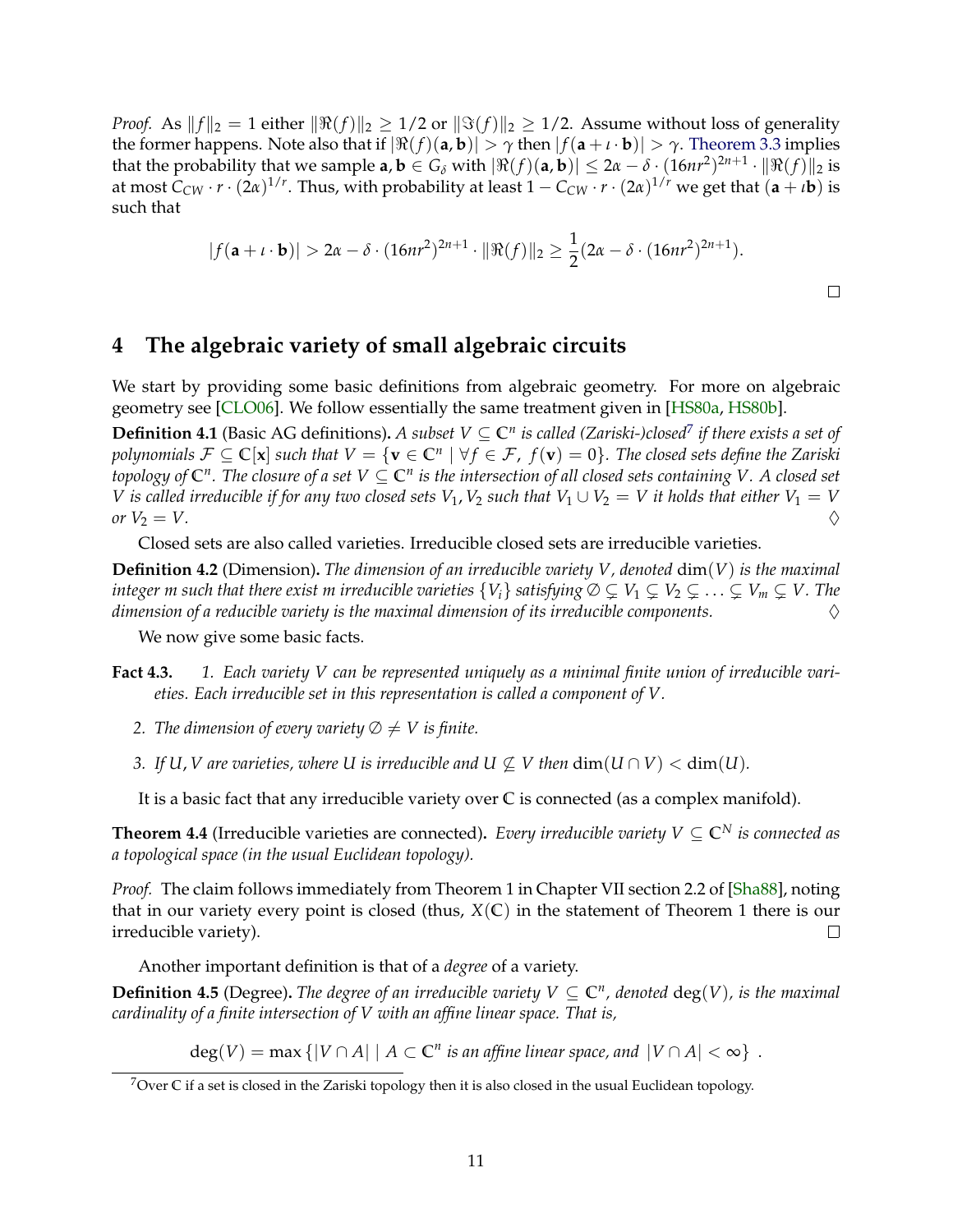*When V is not irreducible, let*  $V = \cup_i V_i$ *, where*  $V_i$  *are the irreducible components of V . We define*  $\deg(V)$ *as*

$$
\deg(V) = \sum_i \deg(V_i) .
$$

 $\Diamond$ 

We will rely on the following estimates of Heintz and Sieveking.

<span id="page-11-0"></span>**Theorem 4.6** (Variety of easy polynomials [\[HS80b\]](#page-22-0))**.** *For every natural numbers n*,*s*,*r there exists a*  $set \ W(n,s,r) \subseteq \mathbb{C}^{N_{n,r}^{hom}}$  such that  $W(n,s,r)$  contains the coefficient vectors of all n-variate homogeneous *polynomials, f* ∈ **C**[**x**]*, of degree r, that can be computed by homogeneous algebraic circuits of size at most s. Furthermore,*

$$
\dim(W(n,s,r)) \le (s+1+n)^2
$$

*and*

$$
\deg(W(n,s,r)) \leq (2sr)^{(s+1+n)^2}.
$$

**Remark 4.7.** *We note that the result above holds not only for homogeneous polynomials and can be slightly improved if we restrict our attention to the homogeneous case as we do here, but this is not crucial for our*  $purpose.$   $\Diamond$ 

**Remark 4.8.** *We note that the main message behind [Theorem 4.6](#page-11-0) is that the dimension of the ambient space, N*<sup>*hom*</sup>, does not appear in the upper bounds on  $dim(W(n,s,r))$  and  $deg(W(n,s,r))$ .

To prove our main result it will be convenient to consider the universal circuit. As the universal circuit for *n*-variate homogeneous circuits of size *s* and degree *r* has size *O*(*sr*<sup>4</sup> ) we obtain the following immediate corollary. Note that when speaking of the polynomials that can be computed by the universal circuit we think of the set of polynomials that is obtained by running over all assignments to the auxiliary variables. Indeed, for any such assignment the circuit that is obtained is homogeneous in its essential variables and of size  $O(sr^4)$ .

<span id="page-11-1"></span>**Theorem 4.9** (Variety of projection of the universal circuit)**.** *For all natural numbers n*,*r*,*s there exists*  $a$  set  $V(n,s,r)\subseteq \mathbb{C}^{N_{n,r}^{hom}}$  such that  $V(n,s,r)$  contains the coefficient vectors of all homogeneous polynomials *of degree r that can be computed by the universal circuit for n-variate homogeneous circuits of size s and degree r. Furthermore, there exists a constant c such that*

$$
\dim(V(n,s,r)) \le c \cdot (sr^4 + 1 + n)^2
$$

*and*

$$
\deg(V(n,s,r)) \leq (c s r^5)^{c \cdot (s r^4 + 1 + n)^2}.
$$

To ease notations we shall use the following corollary.

<span id="page-11-2"></span>**Corollary 4.10.** *Let V*(*n*,*s*,*r*) *be as in [Theorem 4.9.](#page-11-1) Then, there exists a constant c*[4.10](#page-11-2) *such that*

$$
\dim(V(n,s,r)) \leq (sm)^{c_{4.10}}
$$

*and*

$$
\deg(V(n,s,r)) \leq 2^{(srn)^{c_{4.10}}}\ .
$$

[Theorem 4.9](#page-11-1) speaks about a variety containing coefficient vectors of easy polynomials. As varieties are closed, the same variety also contains all coefficient vectors of polynomials that are limits of easy polynomials.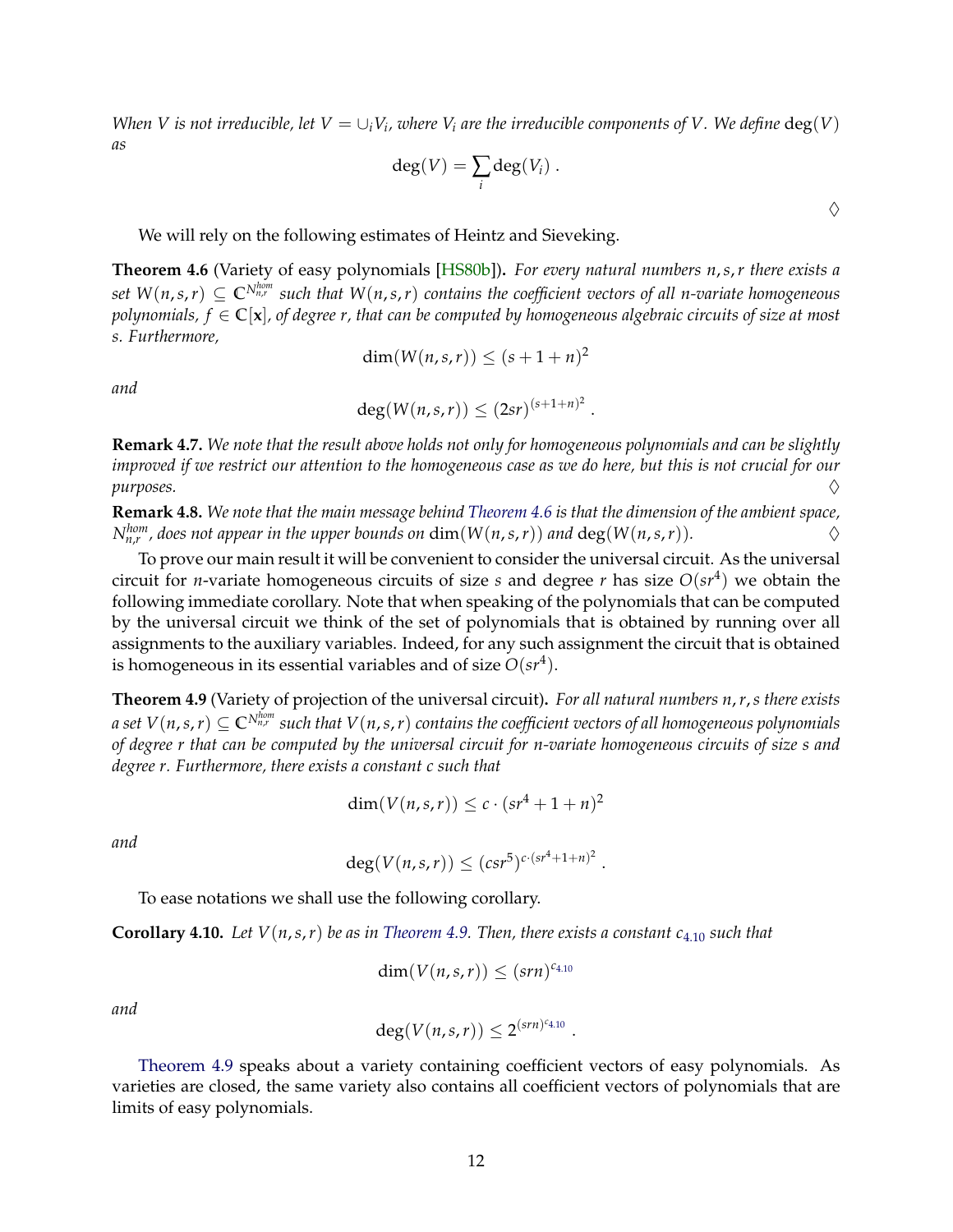**Definition 4.11** (Closure of easy polynomials). A homogeneous polynomial  $f \in \mathbb{C}|\mathbf{x}|$  is in the closure *of size s and degree r algebraic circuits if there exists a sequence of n-variate, degree r, homogeneous polynomials* { *fi*(**x**)}*, such that each f<sup>i</sup> can be computed by a homogeneous circuit of size s and degree r, and* lim*i*→<sup>∞</sup> *f<sup>i</sup>* = *f . In other words, there exists a sequence of homogeneous algebraic circuits of degree r and size s such that the coefficients vector of the polynomials they compute converge to the coefficient vector of f .* ♦

**Remark 4.12.** *At first sight it may seem, thanks to the definition of the universal circuit* Ψ(**x**, **y**)*, that if*  $f \in \overline{VP}$  *that f also has a small circuit. Indeed, if*  $f_i \to f$  *and*  $f_i = \Psi(\mathbf{x}, \mathbf{a}_i)$  *then it seems that*  $f =$ Ψ(**x**, lim*i*→<sup>∞</sup> **a***i*)*. The problem with this argument however is that* {**a***i*} *may not converge. An example for this phenomenon may be seen in the the difference between the border rank of a tensor and its rank. It may be the case that a tensor has border rank r yet it's rank may be larger. See e.g. [Section 1](#page--1-0) in this paper and*  $\Diamond$  *Section 6 in [Blä13].*  $\Diamond$ 

**Corollary 4.13.** *The variety V*(*n*,*s*,*r*) *defined in [Theorem 4.9](#page-11-1) contains all coefficient vectors of homogeneous polynomials that are in the closure of size s and degree r algebraic circuits.*

Finally, we define a notion that will be useful in the upcoming proofs.

**Definition 4.14** (Axis-parallel random variety)**.** *We say that a variety V is axis-parallel random if for any axis-parallel affine subspace A (i.e. a subspace defined by setting some coordinates to constants) it holds*  $that \dim(V \cap A) \leq dim(V) - codim(A).$ 

One way to think of this definition is that a variety is axis-parallel-random if by restricting a variable to a constant we move to a strictly smaller subvariety.

It is clear that if *V* is axis-parallel random then for every axis-parallel affine subspace  $A$ ,  $V \cap A$ is also axis-parallel random. Next we show that by slightly perturbing a variety makes it an axisparallel random one. That is, we will show that for a linear transformation *T*, the variety *T*(*V*) is axis-parallel random.

<span id="page-12-0"></span>**Theorem 4.15** (A random perturbation makes a variety axis-parallel random)**.** *] Let* 0 < *δ and let*  $T = I_N + A$ , where  $I_N$  is the  $N \times N$  identity matrix and A is a random matrix where each  $a_{i,j}$  is chosen *independently uniformly at random from* [0,  $\delta$ ]. Let  $V \subseteq \mathbb{C}^N$  be a variety of dimension d. Then  $T(V)$  with *probability* 1 *T*(*V*) *is axis-parallel random.*

To prove the theorem we will need the following theorem that characterizes the dimension of a variety in terms of the algebraic rank of the polynomials defining that variety. See e.g. Theorem 2 in Chapter 9, §5 of [\[CLO06\]](#page-22-10).

**Theorem 4.16** (Characterization of dimension via algebraic dependence). Let  $V \subseteq \mathbb{C}^N$  be a variety *and let*  $I = I(V)$  *be the ideal of all polynomials vanishing on V. Let the coordinate ring of V be*  $\mathbb{C}[V] \triangleq$ **C**[**x**]/*I. Then the dimension of V equals the maximal number of elements of* **C**[*V*] *that are algebraically independent.*

*Proof of [Theorem 4.15.](#page-12-0)* To prove the theorem we first show that with high probability no variable (or actually no linear function of the form  $x_i = c$ ) will be in the ideal  $I(V)$ . Then we prove that restricting any variable to a constant reduces the algebraic rank of **C**[*V*].

<span id="page-12-2"></span>**Lemma 4.17.** Let  $L \subset I(T(V))$  be the linear space of all linear functions in  $I(T(V))$ . If  $dim(V) = d$ then for any  $d$  variables  $x_{i_1},\ldots,x_{i_d}$  the probability that there exists a non zero linear combination  $\sum_{j=1}^d\alpha_j\cdot$  $x_{i_j} + \alpha_0 \in I(T(V))$  *is* 0*.*<sup>[8](#page-12-1)</sup>

<span id="page-12-1"></span><sup>8</sup>That is, this can fail only for a set of matrices of measure zero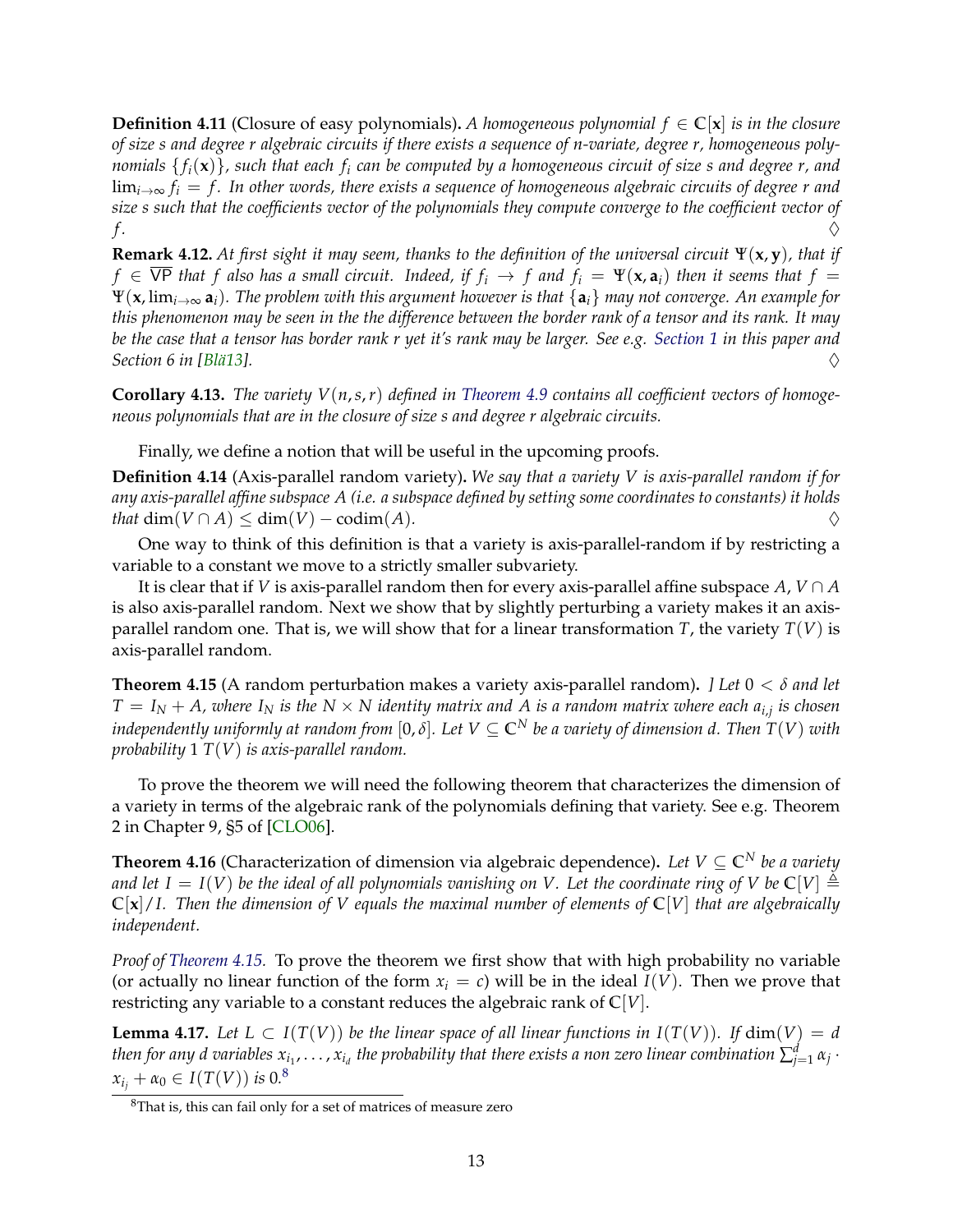*Proof.* First observe that  $d \leq N - \dim(L)$ , or  $\dim(L) \leq N - d$ . Further, observe that the effect of applying *T* to *V* on *L* is essentially applying  $T^{-1}$  to the linear functions in *L*. Thus, the event that we are considering checks whether a random subspace of dimension at most *N* − *d* intersects a given *d* dimensional affine space. This probability is 0 over the reals. This holds even for a *T* chosen as in the theorem. For example, this can be seen by noting that the two subspaces intersect iff a certain determinant is zero: the rows of the determinant will compose of the basis for the two subspaces. It is easy to see that the determinant is a nonzero polynomial in the *A* variables and thus it is nonzero with probability 1.  $\Box$ 

Next we wish to show that setting any  $k \le \dim(V)$  variables to constant reduces the algebraic rank of  $\mathbb{C}[V]$  by *k* with probability 1. We prove this property for irreducible varieties and then conclude it to arbitrary varieties. A property that will be useful is that if *V* is an irreducible variety then  $I(V)$  is a prime ideal (see e.g., [\[CLO06\]](#page-22-10)).

**Lemma 4.18.** Let  $f_1, \ldots, f_d$  be algebraically independent polynomials in  $\mathbb{C}[T(V)]$ . Let  $x_{i_1}, \ldots, x_{i_k}$  be any  $k \leq d$  different variables. Then for any k field elements  $\alpha_1, \ldots, \alpha_k$  restricting  $x_i = \alpha_i$  reduces the algebraic *rank of*  $\{f_i\}$  *by k with probability* 1 *(over the choice of T).* 

*Proof.* We will prove the claim by induction on *k*. For  $k = 1$  note that since the  $f_i$  are maximally algebraically independent in  $\mathbb{C}[T(V)]$  then for any other nonzero polynomial *g* in  $C[T(V)]$  there exists a nonzero polynomial  $F_g(z_1, \ldots, z_{d+1})$  such that  $F_g(f_1, \ldots, f_d, g) \equiv 0$ , where by that we mean that  $F_g(f_1,\ldots,f_d,g)$  is the zero element in  $\mathbb{C}[T(V)]$ , that is,  $F_g(f_1,\ldots,f_d,g) \in I(T(V))$ . Observe further that since *I*(*T*(*V*)) is a prime ideal (applying an invertible linear transformation does not affects the irreducibility of the variety) if  $g \cdot h \in I(T(V))$  then  $h \in I(T(V))$ . Hence, we can assume without loss of generality that  $z_{d+1}$  does not divide  $F_g$ .

From [Lemma 4.17](#page-12-2) we know that for any  $\alpha$ ,  $g = x_{i_1} - \alpha$  is not the zero polynomial in  $\mathbb{C}[T(V)]$ . Thus, there is such polynomial  $F_g$ . As  $z_{d_1}$  does not divide  $F_g$  we can express it as  $F_g =$  $z_{d+1}\cdot F_1(z_1,\ldots,z_{d+1})+F_0(z_1,\ldots,z_d)$ , where  $F_0\neq 0$ . Thus the polynomial  $g\cdot F_1(f_1,\ldots,f_d,g)+G_1(g)$  $F_0(f_1,\ldots,f_d)$  is in  $I(T(V))$ . Now, adding the linear polynomial *g* to  $I(T(V))$  to get  $I^{(1)}$  =  $(I(T(V)), g)$  (the ideal generated by  $I(T(V))$  and *g*), it follows that  $F_0(f_1, \ldots, f_d) \in I^{(1)}$ . Thus, the  ${f_i}$  become algebraic dependent when setting  $g = 0$ , i.e. when restricting  $x_{i_1} = \alpha$ .

To prove the case of general *k* we just notice that the same argument will work thanks to [Lemma 4.17,](#page-12-2) where at the *k*<sup>th</sup> step we consider any algebraically independent set  $f'_1, \ldots, f'_{d-k+1}$  in  $\mathbb{C}[I^{(k-1)}].$  $\Box$ 

The proof of [Theorem 4.15](#page-12-0) now follows since the probability of a bad event is 0 and each variety it the union of a finite number of irreducible components.

 $\Box$ 

#### <span id="page-13-0"></span>**4.1** *ε***-nets for algebraic varieties**

In this section we construct *ε*-nets for varieties. We shall use the Euclidean norm for this and to avoid confusion we shall denote the Euclidean norm of a vector *a* with it with  $\|a\|$ . That is, there is no subscript 2 when using the Euclidean norm.

**Definition 4.19** ( $\varepsilon$ -net). Let  $V \subseteq \mathbb{C}^N$ . A set  $E \subseteq V$  is an  $\varepsilon$ -net for V if for every  $\mathbf{v} \in V$  there exists  $\mathbf{e} \in E$ *such that*  $\|\mathbf{e} - \mathbf{v}\| \leq \varepsilon$ *.*  $\diamondsuit$ 

<span id="page-13-1"></span> $\text{Recall the notation } [-1, 1]_{\mathbb{C}}^{N} = [-1, 1]^{N} + \iota \cdot [-1, 1]^{N} = \{ \mathbf{a} + \iota \cdot \mathbf{b} \mid \mathbf{a}, \mathbf{b} \in [-1, 1]^{N} \}.$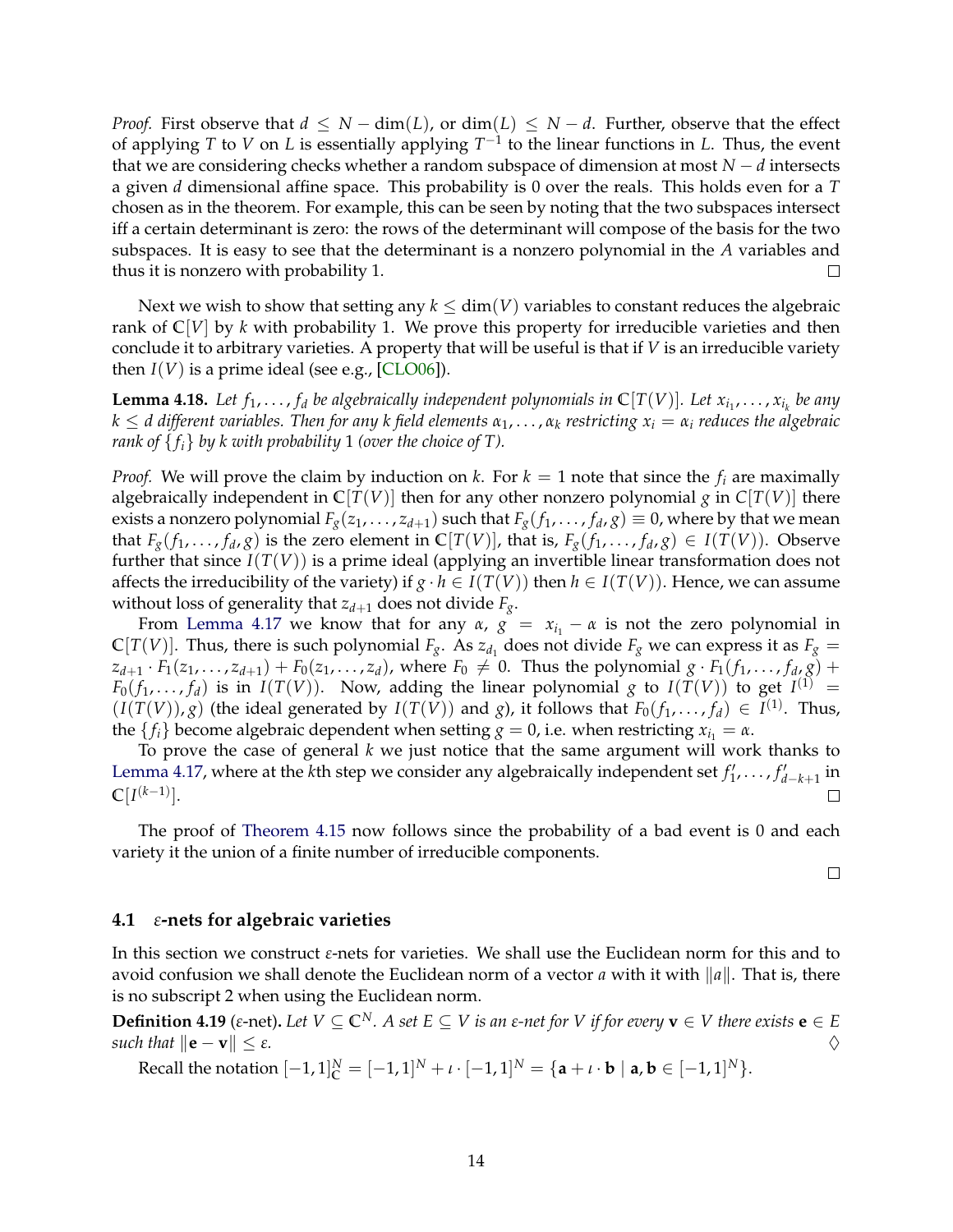**Theorem 4.20** (*ε*-net for varieties)**.** *Let N*, *d*, *D be integers such that d* < √  $\overline{N}$ *, and*  $\varepsilon > 0$ *. Let*  $V \subseteq \mathbb{C}^N$ *be a d-dimensional variety of degree D which is axis-parallel random. Denote*  $\hat{V}=V\cap [-1,1]_{\mathbb{C}}^N$ *. There exists an ε-net E*  $\subseteq \hat{V}$  *of size smaller or equal to D*  $\cdot$   $(75N^2/\varepsilon^2)^{d+1}$ *.* 

*Proof.* The proof is by induction on the dimension of *V*. If  $dim(V) = 0$  then  $|V| = D$  and the claim is trivial. Furthermore, it is a *δ*-net for any *δ* > 0. Assume *d* > 0. For *α* ∈ **C** and *i* ∈ [*N*] let

$$
H_i(\alpha) = \{ \mathbf{v} \in \mathbb{C}^N \mid \mathbf{v}_i = \alpha \}.
$$

That is,  $H_i(\alpha)$  is the hyperplane obtained by fixing the *i*'th coordinate to  $\alpha$ . Let  $V_i(\alpha) = V \cap$  $H_i(\alpha)$  and  $\hat{V}_i(\alpha) = V_i(\alpha) \cap [-1,1]^N$ . As *V* is axis-parallel random,  $V_i(\alpha)$  is a variety of dimension *d* − 1 and degree at most *D*, which is also axis-parallel random. Let *η*, *δ* > 0 be constants to be determined later, such that  $1/\eta$  is an integer. By the induction hypothesis, there is a subset  $E_i(\alpha) \subseteq \hat{V}_i(\alpha)$  which is a *δ*-net for  $V_i(\alpha) \cap [-1,1]^N_C$  of size  $D \cdot (75N^2/\delta)^{(d-1)+1}$ . Let

$$
E' = \bigcup_{i \in [N], \alpha, \beta \in \{-1, -1+\eta, \dots, 1-\eta, 1\}} E_i(\alpha + \iota \cdot \beta).
$$

It is clear that

$$
|E'| \leq N \cdot (2/\eta + 1)^2 \cdot D \cdot (75N^2/\delta^2)^d.
$$

The set *E'* is almost our *ε*-net. All that is left to do is to cover points of *V* that are not close to any intersection point of *V* with any of the hyperplanes we considered.

Let

$$
H = \bigcup_{i \in [N], \alpha, \beta \in \{-1, -1+\eta, \dots, 1-\eta, 1\}} H_i(\alpha + \iota \cdot \beta).
$$

Consider the set  $[-1,1]_{\mathbb{C}}^N \setminus H$ . It is a union of disjoint "cells" whose "walls" have been removed (the walls being the hyperplanes). Recall that by [Theorem 4.4](#page-10-2) we have that an irreducible variety is connected. Thus, when considering the irreducible components of *V*, we see that each component either intersects a "wall" of a cell or is completely contained in it (or completely disjoint from it). Thus, as *V* is of degree *D*, it has at most *D* irreducible components and in particular, at most *D* of *V*'s irreducible components are contained in cells. From each connected component that is contained in such a cell pick any point. Let *B* be the set of points thus chosen. It follows that,  $|B|$  ≤ *D*. Finally, let  $E = E' ∪ B$ . We claim that for

$$
\eta = \frac{1}{\lceil \frac{2N}{\varepsilon} \rceil} \quad \text{and} \quad \delta = \left( 1 - \frac{1}{\sqrt{2N}} \right) \cdot \varepsilon ,
$$

the set *E* is an *ε*-net for  $\hat{V}$ . Indeed, let  $\mathbf{v} \in \hat{V}$  be arbitrary. Consider the connected component to which **v** belongs. If this component is contained in one of the cells, then there is some  $e \in B \subseteq$ which **v** belongs. If this component is contained in one of the cells, then there is some  $\mathbf{e} \in B \subseteq$ <br>*E* in the same cell as **v**. As each cell is contained in a cube whose diameter is  $\sqrt{2N}\eta$ , it holds *E* in the same cell as **v**. As each cell is contained in a cube whose diameter is  $\sqrt{2Nη}$ , it holds that  $||$ **v** − **e** $|| \leq \sqrt{2Nη} \leq ε$ . On the other hand, if the connected component containing **v** is not contained in any of the cells, then it must intersect the closure of the cell containing **v**. Let **u** be this intersection point. By the construction of *E'*, there is some point **e** such that  $\|\mathbf{e} - \mathbf{u}\| \le \delta$ . As **this intersection point.** By the construction of E', there is some point **e** such that  $\|\mathbf{e} - \mathbf{u}\| \leq \rho$ . As  $\|\mathbf{v} - \mathbf{u}\| \leq \sqrt{2N\eta}$  we get by the triangle inequality that  $\|\mathbf{e} - \mathbf{v}\| \leq \sqrt{2N\eta} + \delta \leq \varepsilon$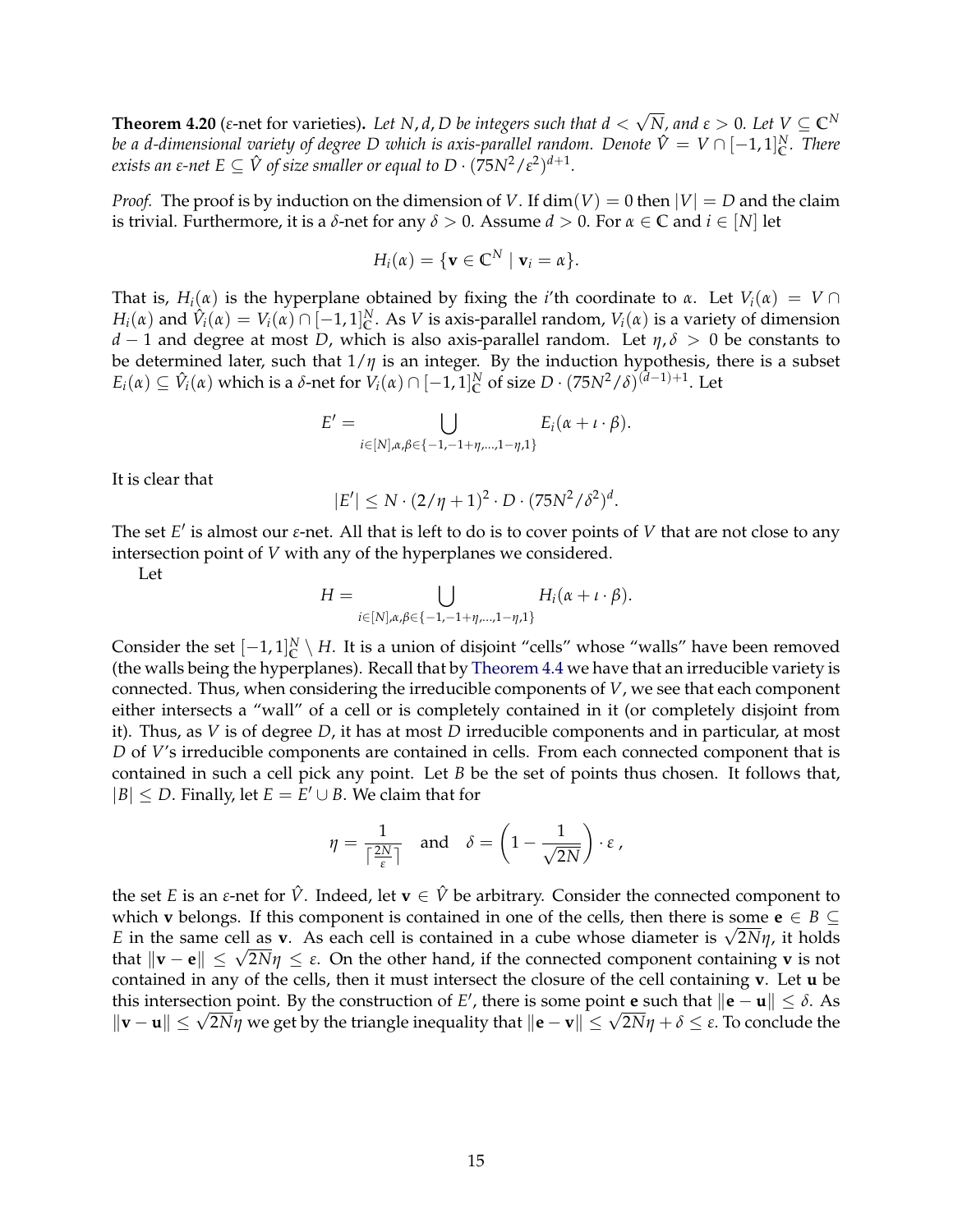proof we note that

$$
|E| \leq N \cdot (2/\eta + 1)^2 \cdot D \cdot (75N^2/\delta^2)^d + D
$$
  
\n
$$
\leq N \cdot (5N/\epsilon)^2 \cdot D \cdot \left(75\left(1 + \frac{1}{\sqrt{N}}\right)N^2/\epsilon^2\right)^d + D
$$
  
\n
$$
\leq (70N^2/\epsilon^2) \cdot D \cdot (75N^2/\epsilon^2)^d + D
$$
  
\n
$$
\leq D \cdot (75N^2/\epsilon^2) \cdot (75N^2/\epsilon^2)^d
$$
  
\n
$$
= D \cdot (75N^2/\epsilon^2)^{d+1},
$$

 $\sqrt{N}$  it holds that  $(1+1/\sqrt{N})^d < 2.8$ . where we have used the fact that for  $N\geq 2$  and  $d<$  $\Box$ 

We would like to apply the result of [Theorem 4.20](#page-13-1) for  $V(n,s,r)$ . A small technical issue is that  $V(n,s,r)$  is not axis-parallel random. Nevertheless, [Theorem 4.15](#page-12-0) guarantees that for a random transformation *T* the set  $T(\mathcal{H})$  is an  $(\eta/2)$ -robust hitting set for  $V(n,s,r)$ .

Let *T* be as guaranteed by [Theorem 4.15](#page-12-0) for  $V = V(n,s,r)$ . Note that if  $V = V(\mathcal{F})$  and we define  $V' = V(\mathcal{F} \circ T)$  then  $V = T(V')$ . Indeed,  $v \in V'$  iff  $(f \circ T)(v) = 0$  for all  $f \in \mathcal{F}$  which is equivalent to  $T$ **v**  $\in$  *V* or **v**  $\in$   $T^{-1}V$ .

<span id="page-15-2"></span>**Lemma 4.21.** Let  $V' = T^{-1}(V) \subseteq \mathbb{C}^N$  be an axis-parallel random variety where  $T = I + A$  such that *each entry of A lies in*  $[0, 1/N^{2d}]$ .<sup>[9](#page-15-0)</sup> Let  $E' \subseteq V'$  be an  $\varepsilon$ -net for  $V' \cap [-1, 1]_C^N$ . Then  $E := T(E') \subset V$  is *an* (1 + 1/*N*) · *ε-net for*  $V \cap [-(1 - \frac{1}{N}), 1 - \frac{1}{N}]$ <sup>N</sup><sub>C</sub> *.*

*Proof.* Note that by construction of *T* we have that  $T^{-1} = I + \sum_{k=1}^{\infty} (-A)^k$  and that each entry of *T*<sup>−1</sup> − *I* is bounded in absolute value by, say,  $\frac{1}{N^d}$ . In particular,

$$
T^{-1}\left([- (1-\frac{1}{N}), 1-\frac{1}{N}]_C^N\right) \subseteq [-1,1]_C^N,
$$

where, as before, we have  $[-(1-\frac{1}{N}), 1-\frac{1}{N}]_C^N = [-(1-\frac{1}{N}), 1-\frac{1}{N}]^N + \iota[-(1-\frac{1}{N}), 1-\frac{1}{N}]^{N.10}$  $[-(1-\frac{1}{N}), 1-\frac{1}{N}]_C^N = [-(1-\frac{1}{N}), 1-\frac{1}{N}]^N + \iota[-(1-\frac{1}{N}), 1-\frac{1}{N}]^{N.10}$  $[-(1-\frac{1}{N}), 1-\frac{1}{N}]_C^N = [-(1-\frac{1}{N}), 1-\frac{1}{N}]^N + \iota[-(1-\frac{1}{N}), 1-\frac{1}{N}]^{N.10}$ Let  $\mathbf{v} \in V \cap [-(1-\frac{1}{N}), 1-\frac{1}{N}]_{\mathbb{C}}^{N}$ . We have that

$$
T^{-1}(\mathbf{v}) \in T^{-1}(V) \cap T^{-1}\left( [-(1-\frac{1}{N}), 1-\frac{1}{N}]_C^N \right) \subseteq T^{-1}(V) \cap [-1,1]_C^N = V' \cap [-1,1]_C^N.
$$

Let  $\mathbf{e}\in E'$  be such that  $\|\mathbf{e}'-T^{-1}(\mathbf{v})\|\leq\varepsilon.$  We thus have that  $\|T(\mathbf{e})-\mathbf{v}\|\leq\|T\|\cdot\|\mathbf{e}-T^{-1}\mathbf{v}\|\leq^{(*)}$  $(1 + 1/N)\varepsilon$ , where inequality  $(*)$  follows easily from the construction of *T* (and  $||T||$  is the operator norm of *T*).  $\Box$ 

As corollary we get the same parameters for varieties that are not necessarily axis-parallel random.

<span id="page-15-3"></span>**Corollary 4.22** (*ε*-net for varieties)**.** *Let N*, *d*, *D be integers such that d* < √  $\overline{N}$ *, and*  $\varepsilon > 0$ *. Let*  $V \subseteq \mathbb{C}^N$ *be a d-dimensional variety of degree D. Denote*  $\hat{V} = V \cap [-(1-\frac{1}{N}), 1-\frac{1}{N}]_C^N$ *. There exists an*  $\varepsilon$ *-net*  $E \subseteq \hat{V}$  of size smaller or equal to  $D \cdot (76N^2/\varepsilon^2)^{d+1}$ .

*Proof.* This immediately follows from [Theorem 4.20](#page-13-1) and [Lemma 4.21](#page-15-2) by plugging  $\varepsilon' = \varepsilon/(1 + \frac{1}{N})$ to the bounds there.

<span id="page-15-0"></span><sup>9</sup>Observe that the conclusion of [Theorem 4.15](#page-12-0) holds for any choice of 0 < *δ*, in particular for *δ* = *N*−2*<sup>d</sup>* .

<span id="page-15-1"></span> $10$ Notice that as *T* is real it operates on the real part and the imaginary part of each vector separately.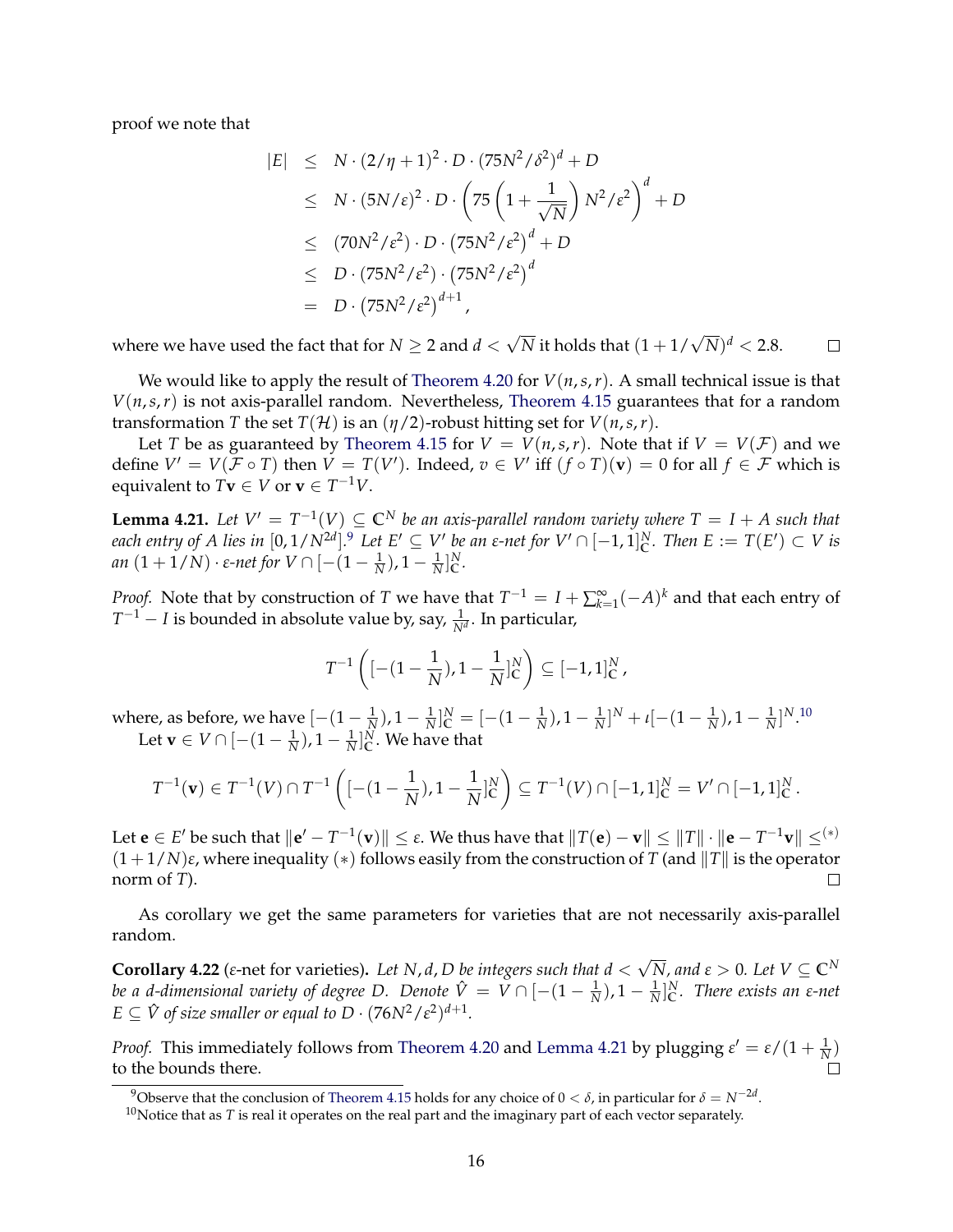### <span id="page-16-1"></span>**5 Robust hitting sets**

In this section we define the notion of a robust hitting set and prove its existence.

**Definition 5.1** (*ε*-Robust hitting set)**.** *A subset* H ⊆ **C***<sup>n</sup> is an ε-robust hitting set for a set of polynomials*  $V \subseteq \mathbb{F}[\mathbf{x}]$  *if for every*  $f \in V$  *there is some*  $\mathbf{v} \in \mathcal{H}$  *such that*  $|f(\mathbf{v})| \geq \varepsilon \cdot ||f||_2$ *.* 

*Let n*,*r*,*s be integers. We say that* H *is an ε-robust hitting set for size s and degree r if it is an ε-robust hitting set for the set of n-variate polynomials that can be computed by size s and degree r homogeneous algebraic circuits.* ♦

The next claim shows that a robust hitting set for size *s* algebraic circuits is also a robust hitting set for the closure of such circuits, that is for  $V(n, s, r)$ .

<span id="page-16-0"></span>**Claim 5.2.** If a finite  $\mathcal{H} \subseteq \mathbb{R}^n$  is an  $\varepsilon(n)$ -robust hitting set for size s and degree r then for any  $f \in V(n,s,r)$ *there is*  $\mathbf{v} \in \mathcal{H}$  *such that*  $|f(\mathbf{v})| \geq \varepsilon(n) \cdot ||f||_2$ *.* 

*Proof.* Let  $f \in V(n,s,r)$ . For  $i \in \mathbb{N}$  let  $f_i \in V(n,s,r)$  be such that  $\lim_{i\to\infty} f_i = f$  and each  $f_i$  is computed by a homogeneous circuit of size *s* and degree *r*. Clearly, it also holds that  $\lim_{i\to\infty} ||f_i||_2 =$  $||f||_2$ . As *H* is finite there is **v** ∈ *H* at which infinitely many *f<sub>i</sub>* evaluate (in absolute value) to at least  $\varepsilon(n)\cdot \|f_i\|_2$ . Thus, there is a subsequence  $f_{i_j}$  satisfying  $\lim_{j\to\infty} f_{i_j}=f$  and  $|f_{i_j}(\mathbf{v})|\geq \varepsilon(n)\cdot \|f_{i_j}\|_2$ . By continuity it holds that  $|f(\mathbf{v})| \ge \varepsilon(n) \cdot ||f||_2$  as well.

In the next lemma we think of each point  $\mathbf{f} \in \mathbb{C}^{N_{n,r}^{\text{hom}}}$  as being the coefficient vector of some homogeneous *n* variate polynomial *f* of degree *r*. That is  $f(\mathbf{x}) = \sum_{\text{deg}(M) \leq r} f_M \cdot M(\mathbf{x})$ , and we index coordinates of  $\mathbb{C}^{N_{n,r}^{\hom}}$  with degree  $r$  monomials. The lemma shows that in order to construct a robust hitting set for a set of polynomials it is enough to construct a good enough robust hitting set for an *ε*-net in the variety.

<span id="page-16-3"></span>**Lemma 5.3.** Let  $V \subseteq [-1,1]_C^{N_{n,r}^{hom}}$  be such that if  $f \in V$  and  $\alpha f \in [-1,1]_C^{N_{n,r}^{hom}}$  then  $\alpha f \in V$ .<sup>[11](#page-16-2)</sup> Let  $E \subseteq V$  $a$ n  $\varepsilon$ -net for  $V$ . Assume that  $\mathcal{H} \subseteq [-1,1]^n_{\mathbb{C}}$  is such that for every  $\mathbf{g} \in E$  there exists  $\mathbf{v} \in \mathcal{H}$  such that  $g(\mathbf{v}) \geq \eta \cdot \|g\|_2$ , for some  $\eta < 1$ . Assume further that  $\eta$ ,  $\varepsilon$ ,  $N_{n,r}^{hom}$  and  $r$  satisfy that

$$
10 \cdot \varepsilon \cdot \sqrt{N_{n,r}^{hom}} < \frac{1}{8}\eta \cdot 2^{n/2} \cdot e^{-r} < \frac{1}{4}.
$$

*Then, for every*  $\mathbf{f} \in V$  there exists  $\mathbf{v} \in \mathcal{H}$  such that  $|f(\mathbf{v})| \geq \frac{1}{4}\eta ||f||_2$ .

*Proof.* Let  $f \in V$ . Assume w.l.o.g. that the maximal coefficient of f is 1/2. This can be easily obtained by multiplying **f** by a field element. Let **g** ∈ *E* be such that  $||f - g|| \leq \varepsilon$ . Observe that  $||f||_2 \le ||g||_2 + ||f - g||_2$  and that by [Lemma 2.9](#page-8-4)

$$
\|\Im(f)-\Im(g)\|_{\infty},\ \|\Re(f)-\Re(g)\|_{\infty}\leq \|\mathbf{f}-\mathbf{g}\|\cdot\sqrt{N_{n,r}^{\text{hom}}}=\varepsilon\cdot\sqrt{N_{n,r}^{\text{hom}}}.
$$

Thus

$$
||f - g||_{\infty} \le \sqrt{2} \cdot \varepsilon \cdot \sqrt{N_{n,r}^{\text{hom}}}.
$$

<span id="page-16-2"></span><sup>11</sup> Notice that this property holds for  $V(n,s,r) \cap [-1,1]_C^{N_{n,r}^{\text{hom}}}$ .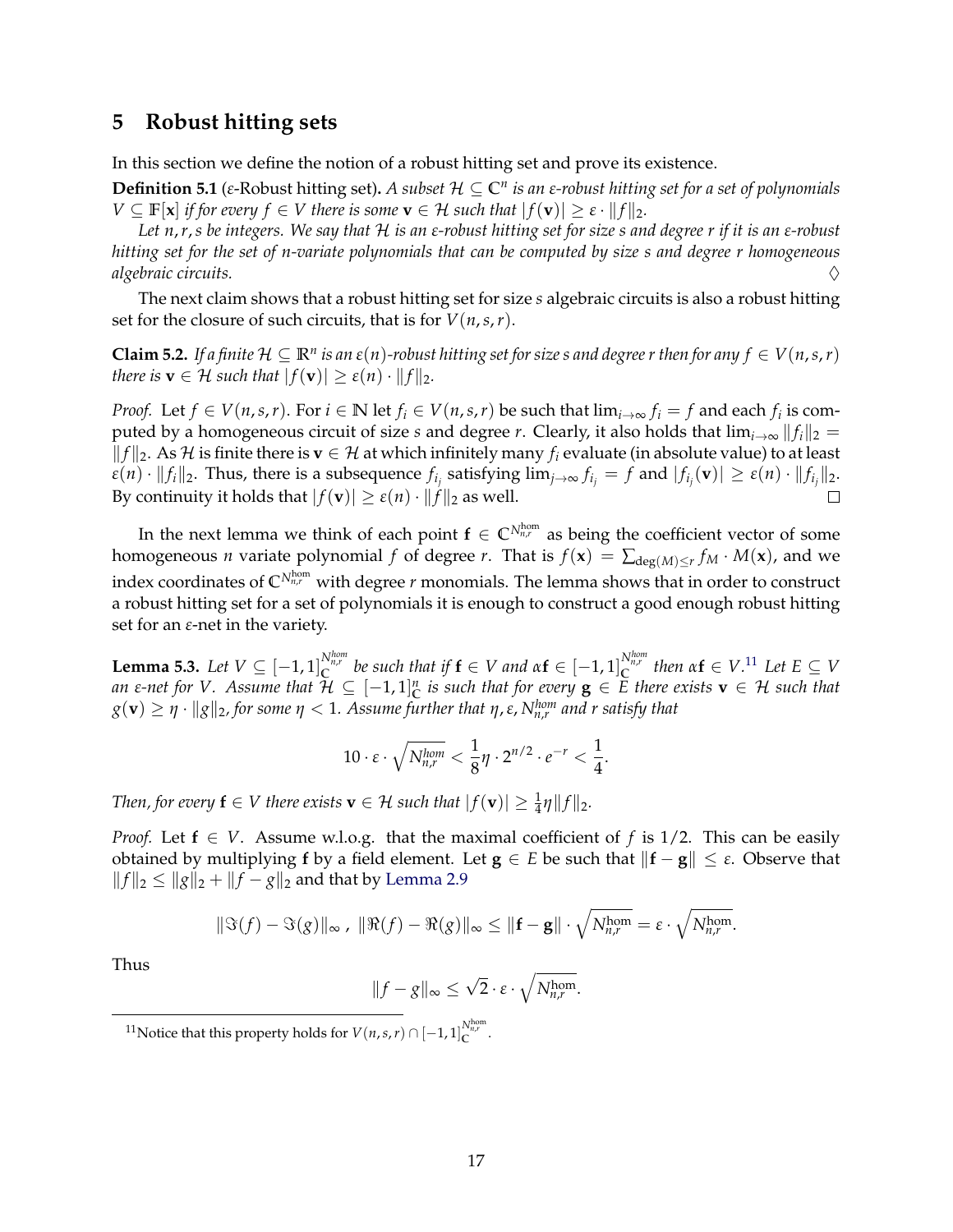Since  $\Re(f)$  has a large coefficient and  $\|\mathbf{f} - \mathbf{g}\| \leq \varepsilon < 1/10$  it follows that some coefficient in  $\mathbb{R}(g)$ is at least 1/4. Let **v**  $\in \mathcal{H}$  be such that  $|g(\mathbf{v})| \geq \eta \cdot ||g||_2$ . Then,

<span id="page-17-0"></span>
$$
|f(\mathbf{v})| \ge |g(\mathbf{v})| - |(f - g)(\mathbf{v})| \ge \eta \cdot ||g||_2 - \sqrt{2} \cdot \varepsilon \cdot \sqrt{N_{n,r}^{\text{hom}}} \ge \eta \cdot ||g||_2 - \frac{1}{8} \eta \cdot 2^{n/2} \cdot e^{-r} (5.4)
$$

$$
\geq \frac{1}{2}\eta \cdot \|g\|_2 \tag{5.5}
$$

$$
\geq \frac{1}{4}\eta \cdot \|f\|_2 \tag{5.6}
$$

where [Equation 5.4](#page-17-0) holds because of the assumption in the lemma, [Equation 5.5](#page-17-0) follows from [Lemma 2.7](#page-7-0) using the fact that some coefficient in *g* is at least  $1/4$ . Indeed, Lemma 2.7 implies that  $||g||_2 ≥ \frac{1}{4}2^{n/2} \cdot e^{-r}$ . Finally, [Equation 5.6](#page-17-0) holds since

$$
||f||_2 \le ||g||_2 + ||f - g||_2
$$
  
=  $||g||_2 + ||\Re(f - g)||_2 + ||\Im(f - g)||_2$   
 $\le ||g||_2 + ||\Re(f - g)||_{\infty} + ||\Im(f - g)||_{\infty}$   
 $\le ||g||_2 + 2\varepsilon \cdot \sqrt{N_{n,r}^{\text{hom}}} \le 2||g||_2.$ 

 $\Box$ 

### **5.1 Robust hitting sets for polynomial varieties**

In this section we prove that for any variety of *n*-variate degree *r* polynomials of polynomial dimension and exponential degree there exists an exp(−poly(*nr*)) robust hitting set of polynomials size.

As before we think of every point  $f \in \mathbb{C}^{N_{n,r}^{\text{hom}}}$  as vector of coefficients of a homogeneous *n*variate, degree *r* polynomial  $f(\mathbf{x})$ .

<span id="page-17-1"></span>**Theorem 5.7** (Robust hitting sets for varieties). Let  $V \subset \mathbb{C}^{N_{n,r}^{hom}}$  be a variety of dimension d and degree *D* satisfying the assumption of [Lemma 5.3.](#page-16-3) Let  $\eta = 2^{-n} \cdot \frac{1}{2 \cdot (C_{\text{CW}}}$  $\frac{1}{2\cdot\left(C_{CW} \cdot n \cdot r\right)^r}$  and  $\delta = \frac{\eta}{(16nr^2)}$  $\frac{\eta}{(16nr^2)^{2n+1}}$ . There exists an  $(\eta/4)$ -robust hitting set  $\mathcal H$  for  $V$  satisfying  $\mathcal H \subset G_{\delta}^{\mathbb C}$ *δ of size*

$$
|\mathcal{H}| = \max\{2\log D, 12r(n+r)\cdot d\}.
$$

*Proof.* Let  $k = \max\{2\log D, 18(n+r) \cdot d\}$ . Sample  $k$  points  $\mathbf{v}_1, \ldots, \mathbf{v}_k \in G_{\delta}^{\mathbb{C}}$  uniformly and inde- $\sum_{i=1}^{n} \sum_{j=1}^{n} \sum_{j=1}^{n} \sum_{j=1}^{n} \sum_{j=1}^{n} \sum_{j=1}^{n} \sum_{j=1}^{n} \sum_{j=1}^{n} \sum_{j=1}^{n} \sum_{j=1}^{n} \sum_{j=1}^{n} \sum_{j=1}^{n} \sum_{j=1}^{n} \sum_{j=1}^{n} \sum_{j=1}^{n} \sum_{j=1}^{n} \sum_{j=1}^{n} \sum_{j=1}^{n} \sum_{j=1}^{n} \sum_{j=1}^{n} \sum_{j=1}^{n} \sum_{j=1}^{n}$ 

Let  $\varepsilon = \left(\frac{1}{N^{\text{hc}}} \right)$ *N*hom *n*,*r f*<sup>*r*</sup></sup> and *E* ⊂ *V*(*n*,*s*,*r*) ∩ [−(1 −  $\frac{1}{N}$ ), 1 −  $\frac{1}{N}$ ]<sub>*C*</sub><sup>*N*</sup> be the *ε*-net guaranteed by [Corol](#page-15-3)[lary 4.22.](#page-15-3) From [Theorem 3.6](#page-9-1) (by taking  $\alpha = \eta \cdot ||g||_2$ ) it follows by the union bound that the probability that there exists  $\mathbf{g} \in E$  such that for every *i*,

$$
|g(\mathbf{v}_i)| \leq \left(\eta - \frac{1}{2} \cdot \delta \cdot (16nr^2)^{2n+1}\right) \cdot ||g||_2 = \eta/2 \cdot ||g||_2,
$$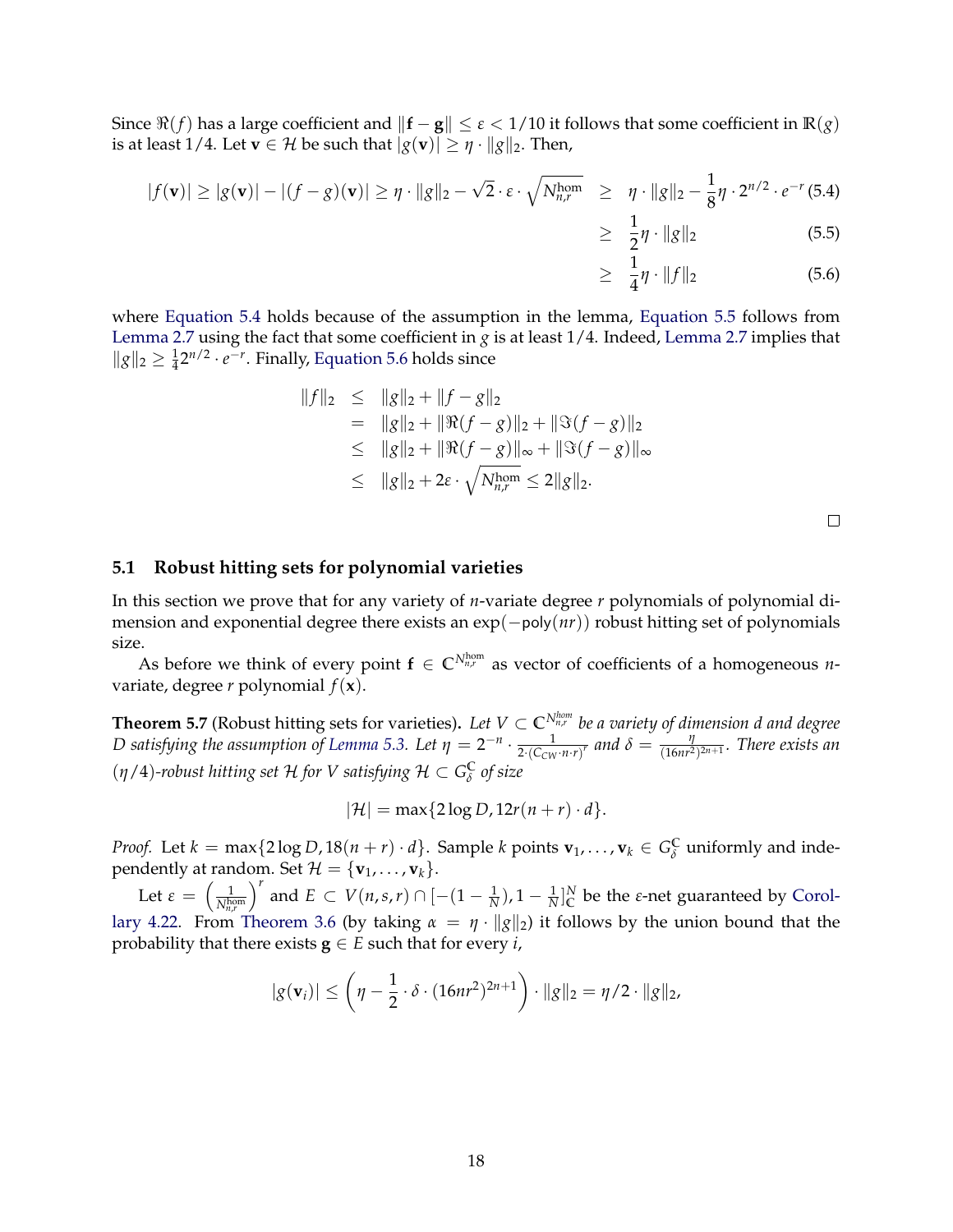is at most

$$
\begin{array}{lcl} \displaystyle \left( C_{CW} \cdot r \cdot (2\eta)^{1/r} \right)^k \cdot |E| & \leq & \displaystyle \left( C_{CW} \cdot r \cdot (2\eta)^{1/r} \right)^k \cdot D \cdot (75N_{n,r}^{\text{hom}^2}/\varepsilon^2)^{d+1} \\ &
$$

where the last inequality follows from the definition of *k*. Notice that our choice of *η* and *ε* satisfy the condition in [Lemma 5.3,](#page-16-3) that is,

$$
10 \cdot \varepsilon \cdot \sqrt{N_{n,r}^{\text{hom}}} < \frac{1}{8} \eta \cdot 2^{n/2} \cdot e^{-r} < \frac{1}{4}.
$$

The claim of the theorem now follows from [Lemma 5.3.](#page-16-3)

<span id="page-18-0"></span>**Corollary 5.8** (Robust hitting sets for *V*(*n*,*s*,*r*))**.** *There exists a constant c such that for every integers n*,*s*,*r*, *for*  $\eta = 2^{-n} \cdot \frac{1}{2\cdot(C_{\text{cut}})}$  $\frac{1}{2\cdot(C_{CW} \cdot nr)^r}$  and  $\delta = \frac{\eta}{(16nr^2)}$  $\frac{\eta}{(16nr^2)^{2n+1}}$ , there is an  $\eta$ /4-robust hitting set  $\mathcal{H} \, \subset \, G_{\delta}^{\mathbb{C}}$ *δ , for V*(*n*,*s*,*r*)*, of size*

$$
|\mathcal{H}| \leq (nsr)^c.
$$

*Proof.* The proof follows immediately from applying [Theorem 5.7](#page-17-1) to  $V(n,s,r)$  using the estimates given in [Corollary 4.10.](#page-11-2)  $\Box$ 

We note that the proof above gives a robust hitting set  $\mathcal{H}$  for  $V(n,s,r)$  whose points come from **C***<sup>n</sup>* . We obtain a hitting set for *V*(*n*,*s*,*r*) over **R** by using a simple trick.

<span id="page-18-1"></span>**Theorem 5.9** (Robust-hitting sets for  $V(n, s, r)$  over R). Let H be an *ε*-robust hitting set for  $V(n, s, r)$ . *For each*  $\mathbf{v} = \mathbf{a} + \iota \cdot \mathbf{b} \in \mathcal{H}$  and an integer k let  $\mathbf{v}_k = \mathbf{a} + k \cdot \mathbf{b}$ . Set  $\mathcal{H}_{\mathbb{R}} \triangleq {\{\mathbf{v}_k \mid \mathbf{v} \in \mathcal{H} \text{ and } k \in \mathcal{H} \}$  $\{0, \ldots, r\}$ . It holds that  $\mathcal{H}_{\mathbb{R}}$  *is an*  $\frac{\varepsilon}{(r+2)!}$ -robust hitting set for  $V(n, s, r)$ .

*Proof.* The fact that  $\mathcal{H}_{\mathbb{R}}$  hits  $V(n, s, r)$  is simple. Let *z* be a new variable. For each  $\mathbf{v} = \mathbf{a} + \iota \cdot \mathbf{b} \in \mathcal{H}$ and  $f \in V(n,s,r)$  consider a new univariate polynomial  $F_v(z) = f(a + z \cdot b)$ . Clearly, there is some  $\mathbf{v} \in \mathcal{H}$  for which  $F_{\mathbf{v}}(z) \not\equiv 0$  as setting  $z = \iota$  gives  $F_{\mathbf{v}}(\iota) = f(\mathbf{v})$ .

Let  $c_k$ , for  $k \in \{0, \ldots, r\}$ , be constants satisfying that for every degree *r* polynomial *g* it holds that  $g(\iota) = \sum_{k=0}^r c_k \cdot g(k)$ . Such constants exist by simple interpolation. Furthermore, we have that  $|c_k| \leq (r+1)!$ . Indeed, note that  $c_k$  is the *k*'th entry in the result of the following matrix-vector product: The vector has length (*r* + 1) and its *k*'th entry is *ι k* . That is, denoting the vector with **w** we have that  $w_k = \iota^k$ . The matrix is the inverse matrix of the Vandermonde matrix *A* whose  $(k, \ell)$ -entry, for  $k, \ell \in \{0, ..., r\}$ , is  $k^{\ell}$ , where  $0^0 = 1$ . To get the bound on  $|c_k|$  we observe that the  $\ell'$ th column of the inverse matrix is given by the coefficient vector of the polynomial  $\frac{\prod_{k\neq \ell}(x-k)}{\prod_{k\neq \ell}(x-k)}$  $\frac{\prod_{k\neq\ell}(x-k)}{\prod_{k\neq\ell}(\ell-k)}.$ The (very) crude bound we gave on  $|c_k|$  follows easily.

To see that  $\mathcal{H}_{\mathbb{R}}$  is a robust hitting set we note that for  $\mathbf{v} \in \mathcal{H}$  for which  $|f(\mathbf{v})| \geq \varepsilon \cdot ||f||_2$  we

 $\Box$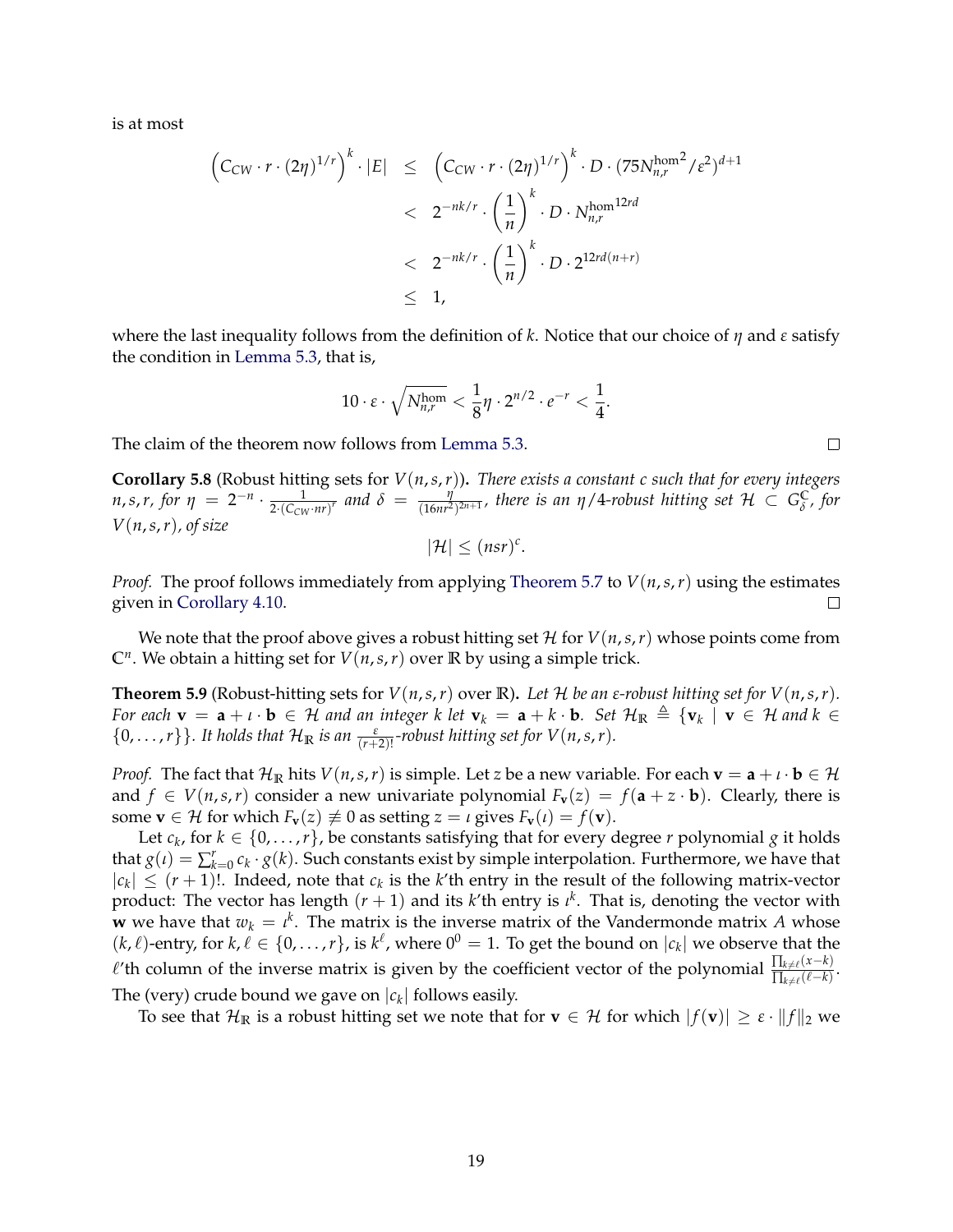have that

$$
\varepsilon \cdot ||f||_2 \le |f(\mathbf{v})| = |F_{\mathbf{v}}(\iota)| = \begin{vmatrix} \sum_{k=0}^{r} c_k F_{\mathbf{v}}(k) \\ \sum_{k=0}^{r} c_k f(\mathbf{v}_k) \end{vmatrix}
$$
  
\n
$$
\leq \frac{(r+1) \cdot \max_{k} |c_k| \cdot \max_{k} |f(\mathbf{v}_k)|}{(r+2)! \cdot \max_{k} |f(\mathbf{v}_k)|}.
$$

 $\Box$ 

We now state the consequence for the robust hitting set constructed in [Corollary 5.8.](#page-18-0) We denote  $G_{\delta r} \triangleq \{ \mathbf{a} + k \cdot \mathbf{b} \mid \mathbf{a}, \mathbf{b} \in G_{\delta} \text{ and } 0 \leq k \leq r \}.$ 

<span id="page-19-2"></span>**Corollary 5.10** (Robust-hitting sets for *V*(*n*,*s*,*r*) over **R**)**.** *There exists a constant c such that for every integers n*, *s*, *r*, for  $\eta = 2^{-n} \cdot \frac{1}{20 \cdot (C_{\text{cut}})}$  $\frac{1}{20 \cdot (C_{CW} \cdot nr^2)^r}$  and  $\delta = \frac{\eta}{(16nr^2)^r}$  $\frac{\eta}{(16n r^2)^{2n+1}}$ , there is an  $\eta$  / 4-robust hitting set  $\mathcal{H} \subset G_{\delta, r},$ *for V*(*n*,*s*,*r*)*, of size*

$$
|\mathcal{H}| \leq (nsr)^c.
$$

*Proof.* The proof follows immediately from combining [Corollary 5.8](#page-18-0) with [Theorem 5.9](#page-18-1) and observing that  $(r + 2)! < 10r^r$ .  $\Box$ 

### <span id="page-19-0"></span>**6 Existential theory of the reals**

We will need the following theorem regarding the decidability of existential formulas over the reals. To keep this manuscript at a reasonable length we will not give a formal definition of sentences and formulas over the reals. The interested reader is referred to [\[BPR06\]](#page-22-13). Intuitively, formulas are constructed as follows. The atoms are polynomial equalities " $f(\mathbf{x}) = 0$ " or inequalities " $f(\mathbf{x}) \ge 0$ ". From them we build formulas in a similar fashion to the way we build formulas in first order logic using the connectives  $\neg$ ,  $\lor$ ,  $\land$  and the quantifiers  $\exists$ ,  $\forall$  (however, in the existential theory we only allow existential quantifiers). For a set of polynomials  $\mathcal{F} \subset \mathbb{R}[\mathbf{x}]$ , an  $\mathcal{F}$ -formula is a formula in which all the polynomials appearing in the atoms are from  $\mathcal{F}$ .

**Theorem 6.1** (Existential theory of the reals in PSPACE [\[Can88\]](#page-22-14)). Let  $\mathcal{F} \subset \mathbb{R}[\mathbf{x}]$  be a set of poly(*n*) *polynomials each of degree at most r* =  $poly(n)$  *and let*  $\exists x_1 \exists x_2 \dots \exists x_n F(x_1, \dots, x_n)$  *be a sentence where F*(**x**) *is a quantifier free* F*-formula. There is a* PSPACE *algorithm for deciding the truth of the sentence, where the size of the input to the algorithm is the bit complexity of the formula F.*

### **6.1 Formulas capturing computations by algebraic circuits**

<span id="page-19-1"></span>**Lemma 6.2** (Computation by the universal circuit)**.** *Let n*,*s*,*r be natural numbers and ε be a rational number with* poly(*n*) *bit complexity. For real vectors* **v**, **a** *over the reals there exists an existential sentence over the reals, φ*(**v**, **a**,*ε*)*, such that φ*(**a**, **v**,*ε*) *is true iff the polynomial computed by the universal circuit for size s and degree r, whose auxiliary variables are set to* **a***, evaluates on input* **v***, in absolute value, to at least ε. That is, for* Ψ(**x**, **y**) *as in [Theorem 2.2,](#page-6-4)* |Ψ(**v**, **a**)| ≥ *ε.*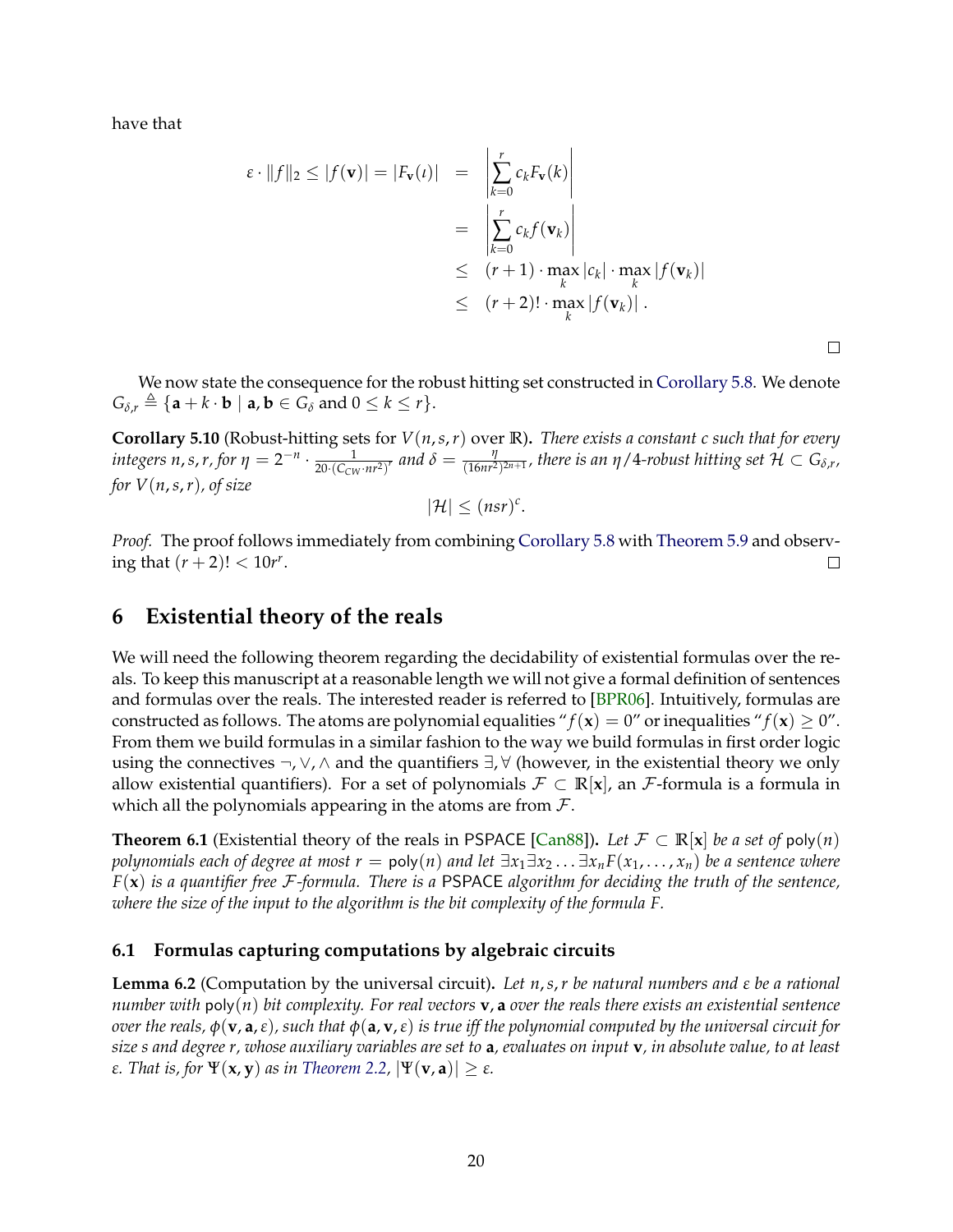*Proof.* Let Ψ(**x**, **y**) be the universal circuit for size *s* and degree *r* (and *n* variables), where **y** are the auxiliary variables. For each gate *u* of Ψ let Ψ*u*(**x**, **y**) be the polynomial computed at *u*. For each gate *u* of Ψ let *z<sup>u</sup>* be a new variable and denote with *z<sup>o</sup>* be the variable corresponding to the output gate.

For each internal gate we assign a polynomial equation as follows: If *u* is an addition gate with children  $w_1$  and  $w_2$  then we assign the equation  $z_u - (z_{w_1} + z_{w_2}) = 0$  to *u*. If it is a multiplication gate with children  $w_1, w_2$  then we assign the equation  $z_u - z_{w_1} \cdot z_{w_2} = 0$  to *u*. In addition we assign the inequality  $z_o^2 \geq \varepsilon^2$  to the output gate. For an input gate *u* corresponding to a variable *x*<sup>*i*</sup> consider the equation  $z_u - v_i = 0$ . For an input gate corresponding to  $y_i$  we have the equation  $z_u - a_i = 0.$ 

Let  $\mathcal F$  be the set of all equalities and inequalities constructed above. Consider the sentence

$$
\phi(\mathbf{v}, \mathbf{a}, \varepsilon) \triangleq \exists \mathbf{z} \bigwedge_{g \in \mathcal{F}} g(\mathbf{z}) ,
$$

where ∃**z** is a short hand for writing ∃*z<sup>u</sup>* for all gates *u* in Ψ. It is not hard to see that the exists an assignment to the  $z_u$  satisfying this sentence iff  $|\Psi(\mathbf{v}, \mathbf{a})| \geq \varepsilon$ .  $\Box$ 

The next lemma shows that deciding whether a polynomial computed by the universal circuit evaluates to at least 1 on some input from [−1, 1] *n* can be done in PSPACE.

<span id="page-20-2"></span>**Lemma 6.3.** *Let*  $\Psi(\mathbf{x}, \mathbf{y})$  *be the universal circuit for size s and degree r (and n variables). Let*  $f(\mathbf{x}) \in \mathbb{R}[\mathbf{x}]$ *be computed by*  $\Psi(x, y)$  *when assigning* **a** *to the auxiliary variables. That is,*  $f(x) = \Psi(x, a)$ *. Given n*,*s*,*r in unary encoding there is a* <code>PSPACE</code> algorithm for deciding whether there exists  $\mathbf{v} \in [-1,1]^n$  on which  $|f(\mathbf{v})| \geq 1.$ 

*Proof.* Let F be the set of polynomials in the definition of  $\phi(\mathbf{v}, \mathbf{a}, 1)$  in [Lemma 6.2.](#page-19-1) Define

$$
\psi(\mathbf{a},1) \triangleq \exists \mathbf{v} \exists \mathbf{z} \left( \bigwedge_{g \in \mathcal{F}} g(\mathbf{z}) \right) \bigwedge \left( \bigwedge_i \left( (1-v_i^2) \geq 0 \right) \right).
$$

It is not hard to see that  $\psi(\mathbf{a},1)$  is true iff there exists  $\mathbf{v}\in[-1,1]^n$  such that  $|f(\mathbf{v})|=|\Psi(\mathbf{v},\mathbf{a})|\geq1$ 1.

# <span id="page-20-1"></span>**7** Construction of a hitting set for  $\overline{VP}$  in PSPACE

<span id="page-20-0"></span>**Theorem 7.1** (Main theorem)**.** *Let c be a constant as in [Corollary 5.10\)](#page-19-2). [Algorithm 1](#page-21-0) returns an ε* = 1  $rac{1}{4} \cdot \left( \frac{1}{C_{CW} \cdot n \cdot r} \right)$  $\int_0^r \cdot \left(\frac{1}{32\cdot n\cdot r^2}\right)^n$  robust hitting set of size  $(nsr)^c$  for  $V(n,s,r)$  and can be executed in PSPACE, *given n*,*s*,*r in unary encoding.*

*Proof.* We first prove that the algorithm always returns some  $H$  and then prove that any  $H$  returned by the algorithm is an *ε* robust hitting set.

**The algorithm always outputs some set:** [Corollary 5.10](#page-19-2) guarantees that for  $m = (nsr)^c$  there exist  $\mathbf{v}_1,\ldots,\mathbf{v}_m\in G_{\delta,r}^m$  so that  $\mathcal{H}=\{\mathbf{v}_1,\ldots,\mathbf{v}_m\}$  is an  $\frac{1}{4}\cdot\frac{2^{-n}}{20\cdot(C_{\text{CW}}\cdot\mathbf{v}_m)}$  $\frac{2^{-n}}{20 \cdot (C_{\text{CW}} \cdot n \cdot r^2)^r}$  robust hitting set for  $V(n, s, r)$ . Assume that our while loop reached that set  $\mathbf{v}_1, \ldots, \mathbf{v}_m$  (that is, the algorithm did not output any set so far).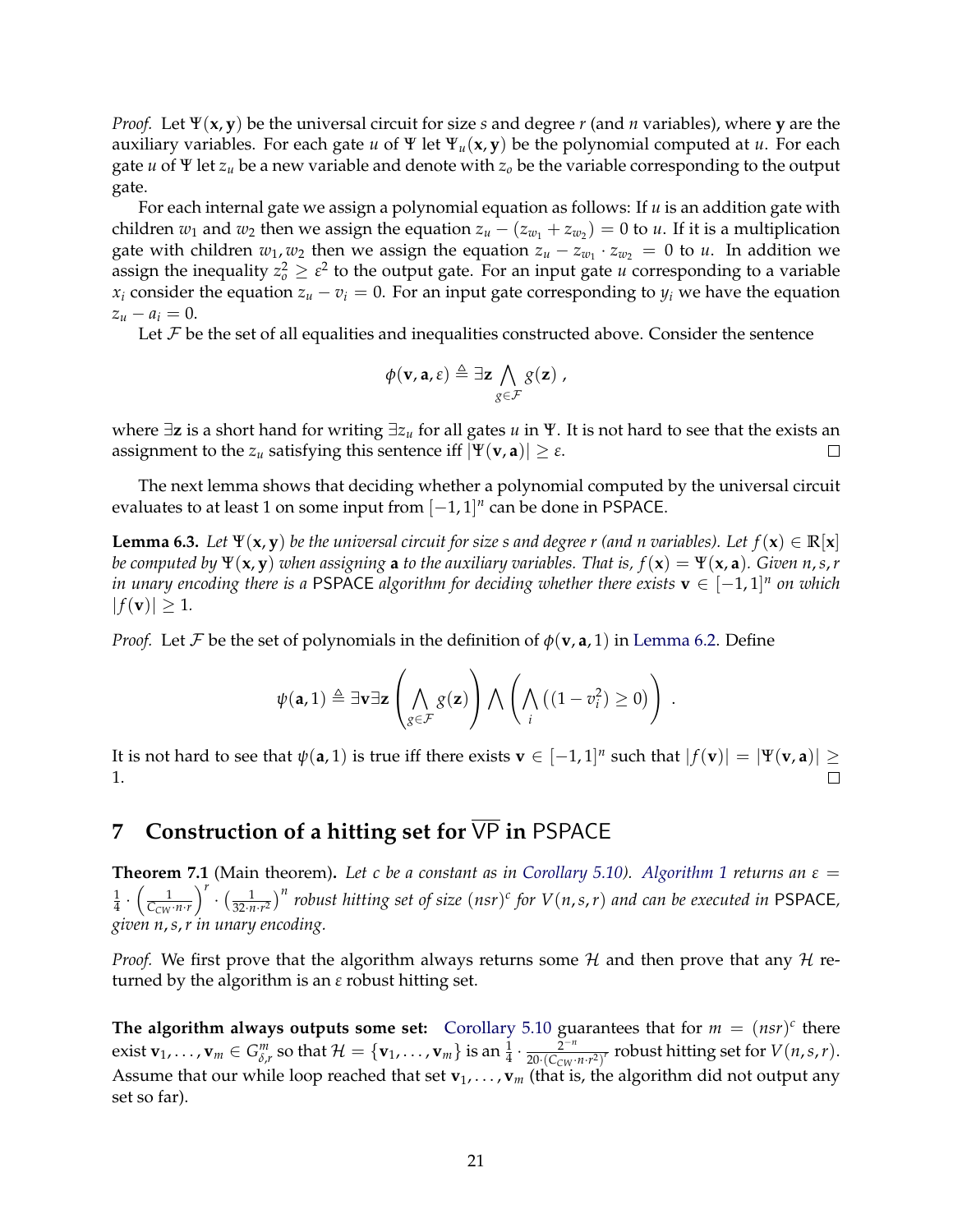**Algorithm 1** : Finding a robust hitting set

<span id="page-21-0"></span>**Input:** Parameters *n*,*s*,*r*

- 1: Let  $\eta$ ,  $\delta$  be as in [Corollary 5.10.](#page-19-2)
- 2: Set  $\varepsilon = \frac{1}{4} \cdot \eta \cdot \left( \frac{1}{32 \cdot n \cdot r^2} \right)^n$ .
- 3: Let  $m = (nsr)^c$  (as in [Corollary 5.10\)](#page-19-2).
- 4: Let  $\mathbf{v}_1, \ldots, \mathbf{v}_m \in G_{\delta,r}$  so that  $(\mathbf{v}_1, \ldots, \mathbf{v}_m)$  is the lexicographically first string in  $G^m_{\delta,r}$ .
- 5: **while** Robust set not found yet **do**
- 6: Check whether there is **a** for which  $\psi(\mathbf{a}, 1)$  (of [Lemma 6.3\)](#page-20-2) is true and for all  $i \in [m]$ , *φ*(**v***<sup>i</sup>* , **a**,*ε*) (of [Lemma 6.2\)](#page-19-1) is false.
- 7: If no solution **a** is found then halt and return  $\mathcal{H} = {\bf{v}_1, ..., v_m}$ .
- 8: Otherwise, move to the next  $\mathbf{v}_1, \ldots, \mathbf{v}_m \in G_{\delta,r}$

Let **a** be any assignment for the auxiliary variables of the universal circuit and let  $f = \Psi(\mathbf{x}, \mathbf{a})$ . If  $\psi(\mathbf{a}, 1)$  (of [Lemma 6.3\)](#page-20-2) is true then for some  $\mathbf{u} \in [-1, 1]^n$ ,  $|f(\mathbf{u})| \geq 1$ . As  $\|f\|_{\infty} \geq 1$ , [Corollary 2.6](#page-6-3) implies that

$$
||f||_2 \ge \frac{1}{2^{2n+2}} \cdot V(n, \frac{1}{4r^2}) \ge \left(\frac{1}{32 \cdot n \cdot r^2}\right)^n.
$$

As H is an  $\frac{\eta}{4} = \frac{1}{4} \cdot \frac{2^{-n}}{20 \cdot (C_{CW} \cdot)}$  $\frac{2^{-n}}{20 \cdot (C_{CW} \cdot n \cdot r^2)^r}$  robust hitting set for  $V(n, s, r)$ , for some *i*,

$$
|f(\mathbf{v}_i)| \geq \frac{1}{4} \cdot \frac{2^{-n}}{20 \cdot (C_{CW} \cdot n \cdot r^2)} \cdot ||f||_2 \geq \frac{1}{4} \cdot \frac{2^{-n}}{20 \cdot (C_{CW} \cdot n \cdot r^2)} \cdot \left(\frac{1}{32 \cdot n \cdot r^2}\right)^n = \varepsilon.
$$

Thus,  $\phi(\mathbf{v}_i, \mathbf{a}, \varepsilon)$  will return true. In particular, no solution  $\mathbf{a}$  will be found and so the algorithm will return H if it did not halt before reaching this particular  $H$ . Finally, note that there are polynomials *f* for which  $\psi(\mathbf{a},1)$  is true. Indeed, if  $f \neq 0$  then there is some multiple of it that at some point in [−1, 1] *<sup>n</sup>* will get value at least 1. By [Theorem 2.2](#page-6-4) this multiple of *f* is also computed by the universal circuit.

**Every output is a robust hitting set:** Assume that the algorithm returned some set  $\mathcal{H}$  =  $\{\mathbf{u}_1, \ldots, \mathbf{u}_m\}$ . Let f be a nonzero polynomial computed by a homogeneous algebraic circuit of size *s* and degree *r* and assume further that  $||f(\mathbf{u})||_{\infty} = 1$ .<sup>[12](#page-21-1)</sup> In particular there is some assignment **a** to the auxiliary variables of the universal circuit Ψ so that  $\Psi(x, a) = f(x)$ . Clearly, for this **a**, *ψ*(**a**, 1) is true. As *H* was returned it means that for some *i*,  $|f(\mathbf{u}_i)| \geq \varepsilon$ . As  $||f||_2 \leq ||f||_∞ = 1$  we get that

$$
|f(\mathbf{u}_i)| \geq \varepsilon \geq \varepsilon \cdot ||f||_2.
$$

As both size of the equation scale the same way when we multiply *f* by a field element, this equation holds regardless of  $||f||_{\infty}$ . In other words, H is an *ε*-robust hitting set for all polynomials that can be computed by size *s* and degree *r* homogeneous circuits and hence it is an *ε*-robust hitting set for  $V(n, s, r)$ .

**Complexity:** The fact that the algorithm can be run in PSPACE follows from the fact that all the vectors that are considered (and also *ε*) have polynomial bit length and from [Lemma 6.2](#page-19-1) and [Lemma 6.3.](#page-20-2)  $\Box$ 

<span id="page-21-1"></span><sup>&</sup>lt;sup>12</sup>We can restrict our attention to such *f*'s as for any constant *α* the universal circuit also computes *α* · *f*. See [Theo](#page-6-4)[rem 2.2.](#page-6-4)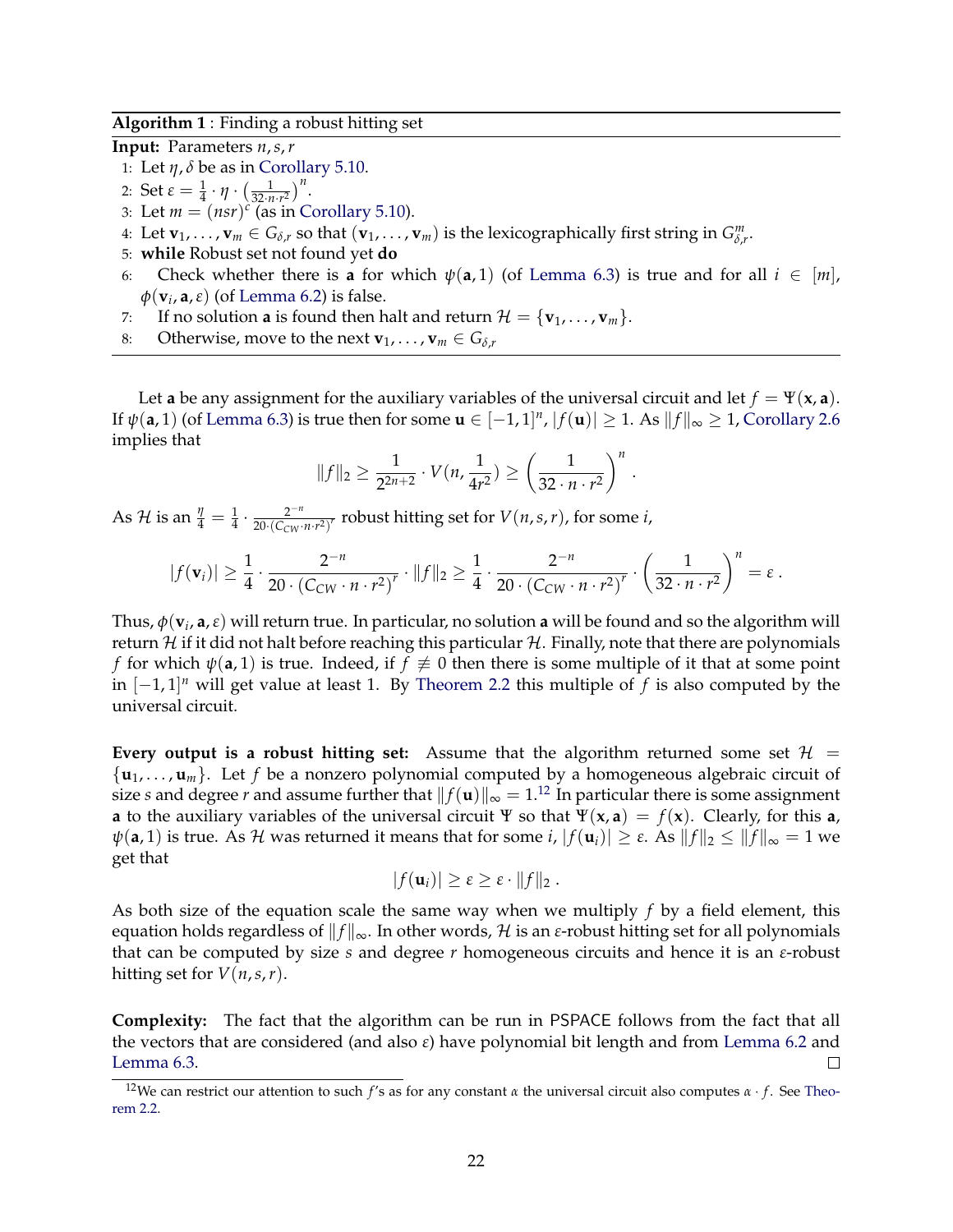## **References**

- <span id="page-22-12"></span>[Blä13] Markus Bläser. [Fast Matrix Multiplication.](http://dx.doi.org/10.4086/toc.gs.2013.005) *Theory of Computing, Graduate Surveys*, 5:1– 60, 2013.
- <span id="page-22-13"></span>[BPR06] Saugata Basu, Richard Pollack, and Marie-Françoise Roy. *Algorithms in Real Algebraic Geometry*. Springer-Verlag, 2006.
- <span id="page-22-3"></span>[Bür04] Peter Bürgisser. [The Complexity of Factors of Multivariate Polynomials.](http://dx.doi.org/10.1007/s10208-002-0059-5) *Foundations of Computational Mathematics*, 4(4):369–396, 2004.
- <span id="page-22-14"></span>[Can88] John F. Canny. [Some Algebraic and Geometric Computations in PSPACE.](http://dx.doi.org/10.1145/62212.62257) In Janos Simon, editor, *Proceedings of the 20th Annual ACM Symposium on Theory of Computing, May 2-4, 1988, Chicago, Illinois, USA*, pages 460–467. ACM, 1988.
- <span id="page-22-10"></span>[CLO06] David A. Cox, John Little, and Donal O'Shea. *Ideals, Varieties, and Algorithms: An Introduction to Computational Algebraic Geometry and Commutative Algebra*. Springer, 2006.
- <span id="page-22-7"></span>[CW01] Anthony Carbery and James Wright. Distributional and Lˆq norm inequalities for polynomials over convex bodies in Rˆn. *Mathematical Research Letters*, 8(3):233–248, 2001.
- <span id="page-22-4"></span>[GMQ16] Joshua A. Grochow, Ketan D. Mulmuley, and Youming Qiao. [Boundaries of VP and](http://dx.doi.org/10.4230/LIPIcs.ICALP.2016.34) [VNP.](http://dx.doi.org/10.4230/LIPIcs.ICALP.2016.34) In Ioannis Chatzigiannakis, Michael Mitzenmacher, Yuval Rabani, and Davide Sangiorgi, editors, *43rd International Colloquium on Automata, Languages, and Programming, ICALP 2016, July 11-15, 2016, Rome, Italy*, volume 55 of *LIPIcs*, pages 34:1–34:14. Schloss Dagstuhl - Leibniz-Zentrum fuer Informatik, 2016.
- <span id="page-22-1"></span>[HS80a] Joos Heintz and Claus-Peter Schnorr. [Testing Polynomials which Are Easy to Compute](http://dx.doi.org/10.1145/800141.804674) [\(Extended Abstract\).](http://dx.doi.org/10.1145/800141.804674) In Raymond E. Miller, Seymour Ginsburg, Walter A. Burkhard, and Richard J. Lipton, editors, *Proceedings of the 12th Annual ACM Symposium on Theory of Computing, April 28-30, 1980, Los Angeles, California, USA*, pages 262–272. ACM, 1980.
- <span id="page-22-0"></span>[HS80b] Joos Heintz and Malte Sieveking. Lower bounds for polynomials with algebraic coefficients. *Theoretical Computer Science*, 11(3):321–330, 1980.
- <span id="page-22-6"></span>[Koi96] Pascal Koiran. [Hilbert's Nullstellensatz Is in the Polynomial Hierarchy.](http://dx.doi.org/10.1006/jcom.1996.0019) *J. Complexity*, 12(4):273–286, 1996.
- <span id="page-22-2"></span>[LL89] Thomas Lehmkuhl and Thomas Lickteig. [On the Order of Approximation in Approxi](http://dx.doi.org/10.1016/0304-3975(89)90141-2)[mative Triadic Decompositions of Tensors.](http://dx.doi.org/10.1016/0304-3975(89)90141-2) *Theor. Comput. Sci.*, 66(1):1–14, 1989.
- <span id="page-22-5"></span>[Mul17] Ketan D. Mulmuley. Geometric complexity theory V: Efficient algorithms for Noether normalization. *J. Amer. Math. Soc.*, 30(1):225309, 2017.
- <span id="page-22-8"></span>[Raz10] Ran Raz. [Elusive Functions and Lower Bounds for Arithmetic Circuits.](http://dx.doi.org/10.4086/toc.2010.v006a007) *Theory of Computing*, 6(1):135–177, 2010.
- <span id="page-22-9"></span>[San91] Giovanni Sansone. *[Orthogonal Functions](http://gen.lib.rus.ec/book/index.php?md5=622ad96172b8583016f546f4ba5a0d8e)*. Dover Books on Advanced Mathematics. Dover Publications, revised edition, 1991.
- <span id="page-22-11"></span>[Sha88] Igor R. Shafarevich. *Basic Algebraic Geometry 2*. Springer-Verlag, 1988.